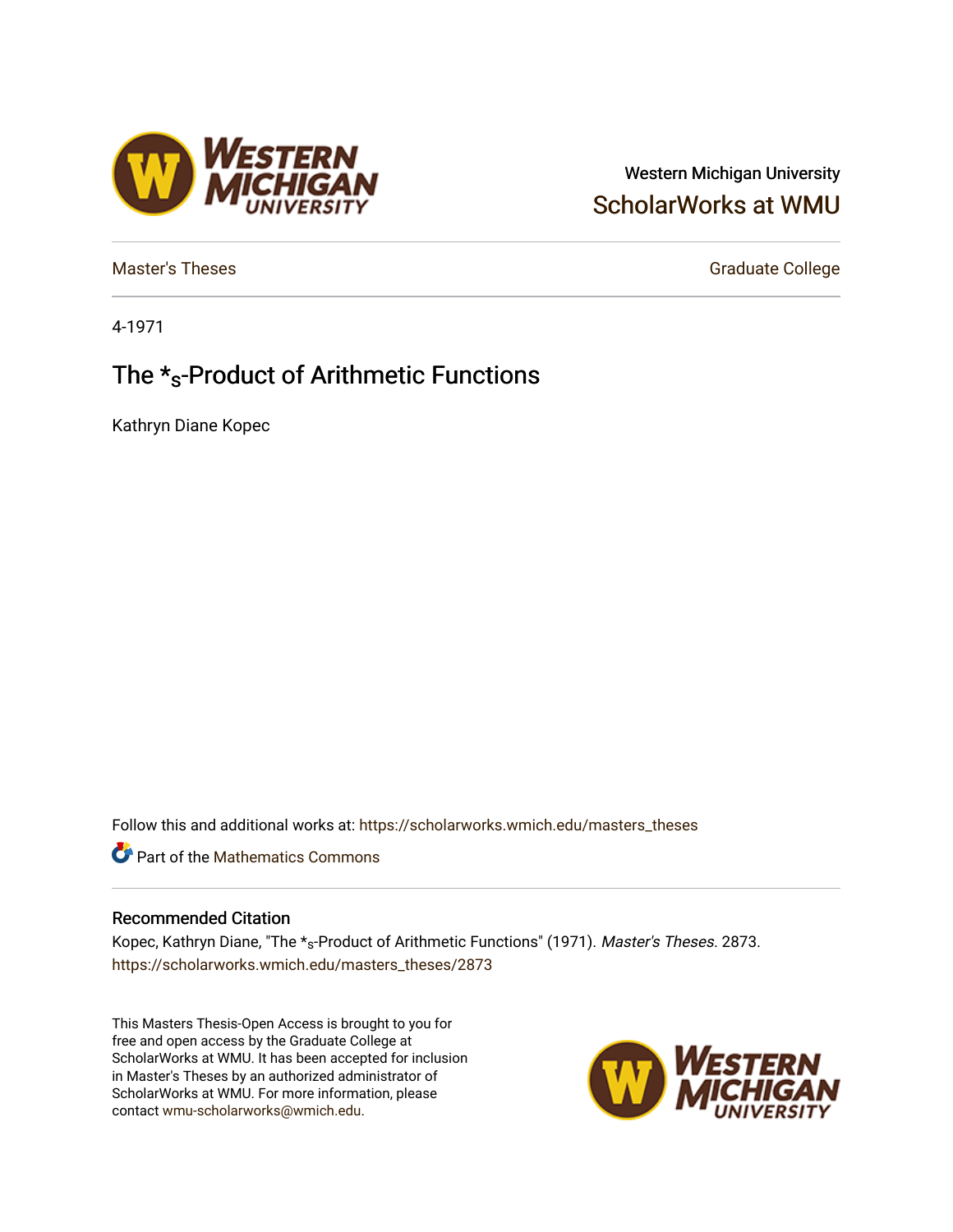THE  $\underset{\mathbf{S}}{\ast}$  -PRODUCT OF ARITHMETIC FUNCTIONS

> $\mathfrak{p}^2$ Kathryn D. Kopec

A Project Report Submitted to the Faculty of The Graduate College In partial fulfillment of the Specialist in Arts Degree

 $\bar{\alpha}$ 

 $\ddot{\phantom{a}}$ 

Western Michigan University Kalamazoo, Michigan April, 1971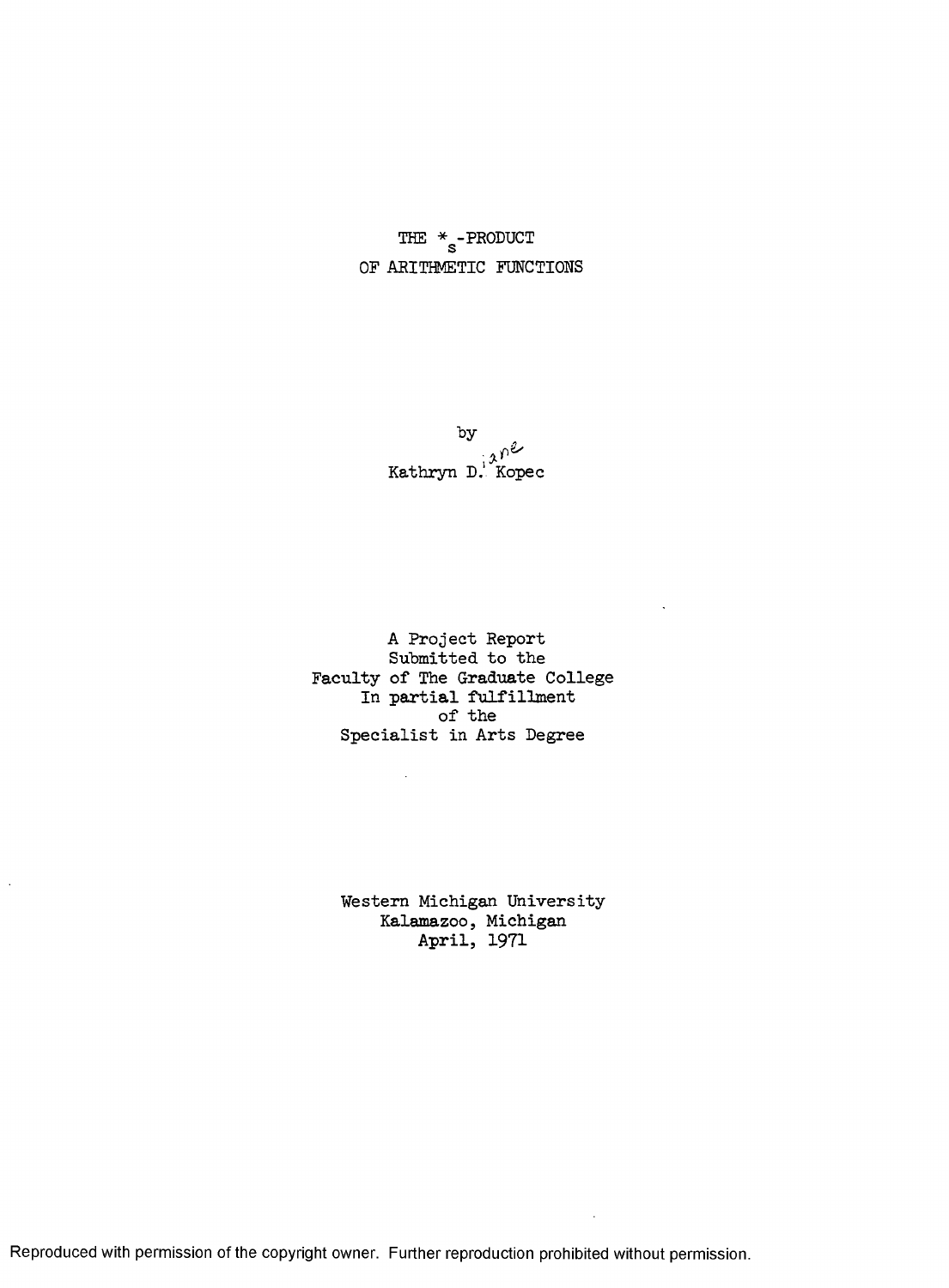#### ACKNOWLEDGEMENTS

I am extremely grateful to Professors Anthony Gioia and Erik Schreiner for their patience and guidance in helping me prepare my thesis. I am also very grateful to the Department of Mathematics of Western Michigan University, not only for the financial support which enabled me to obtain my degree, but also for the personal encouragement on the part of numerous faculty members.

Kathryn D. Kopec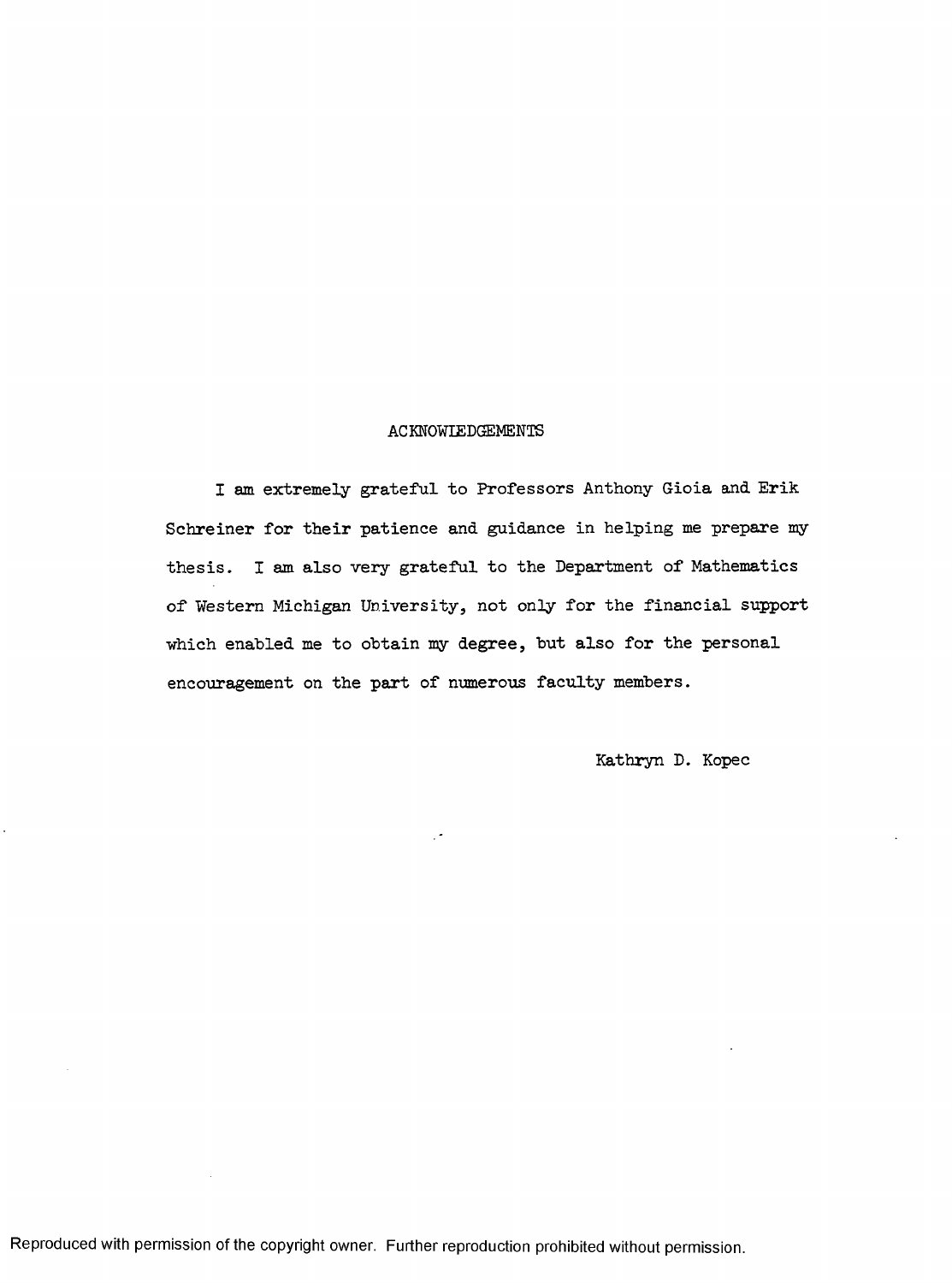MASTERS THESIS M-2759

l,

an masar masar masar masar masar masar masar sa sa sa

سنست سال روان

KOPEC, Kathryn Diane, 1946-THE  $*_{\textrm{s}}$ -PRODUCT OF ARITHMETIC FUNCTIONS.

Western Michigan University, Sp.A., 1971 Mathematics

University Microfilms, A XEROX Company, Ann Arbor, Michigan

محفل وفعالها الداريات المنادي المناورة والمتوارد القفا فكمنطق فكالمستعلم والمتورة والمتوازن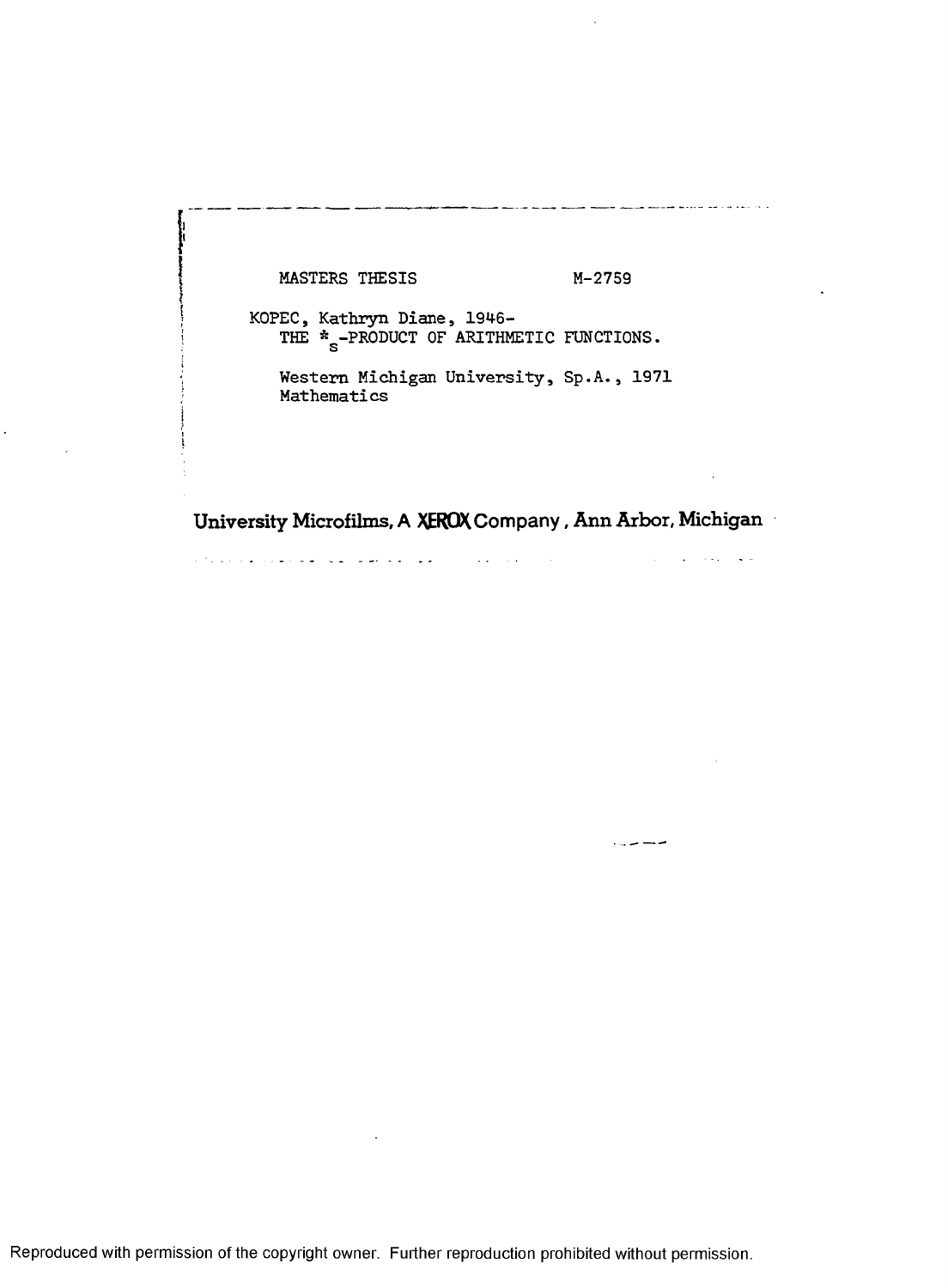## TABLE OF CONTENTS

| <b>CHAPTER</b> |                                                                   | PAGE |
|----------------|-------------------------------------------------------------------|------|
|                |                                                                   |      |
| IΙ             | THE SET OF ARTTHMETIC FUNCTIONS AND THE BINARY<br>OPERATION $*_s$ |      |
|                | $\texttt{DIRICHLET}$ SERTES $\ldots \ldots \ldots \ldots \ldots$  |      |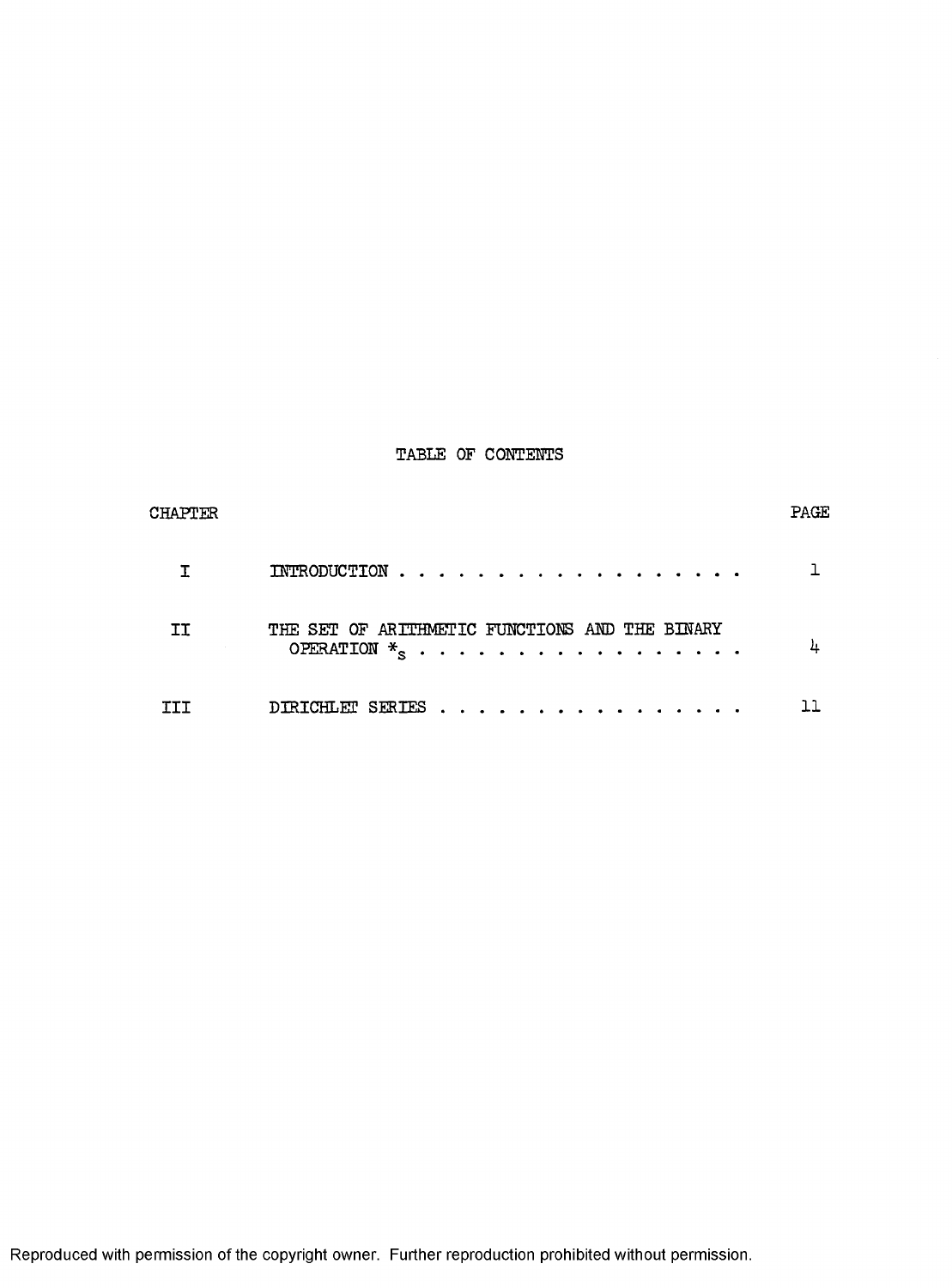### INTRODUCTION

An arithmetic function is a function whose domain is the set of positive integers  $z^+$  and whose range is a subset of the complex numbers C. The set of all arithmetic functions shall be denoted by A. If f and g are arithmetic functions, the Dirichlet product of f and  $g$ , denoted by fog, is defined by

$$
(f \circ g)(n) = \sum_{d \mid n} f(n/d)g(d),
$$

where the summation extends over all positive divisors d of n.

The Dirichlet product is the most widely known binary operation on A. It has proven to be a valuable tool in the study of arithmetic functions. As a generalization of the Dirichlet product, we introduce the  $\frac{*}{s}$ -product of arithmetic functions  $f$  and  $g,$ defined by

(0.1) 
$$
(\mathbf{f} *_{\mathbf{g}} \mathbf{g})(\mathbf{n}) = \sum_{\mathbf{d} | (\mathbf{n}, \mathbf{s})} \mathbf{f}(\mathbf{n}/\mathbf{d}) \mathbf{g}(\mathbf{d}).
$$

Here,  $(n,s)$  denotes the greatest common divisor of n and s, which for n and s not both zero is defined to be the largest positive integer dividing both n and s. In  $(0.1)$ , s is some arbitrary but fixed non-negative integer, and the summation extends over

1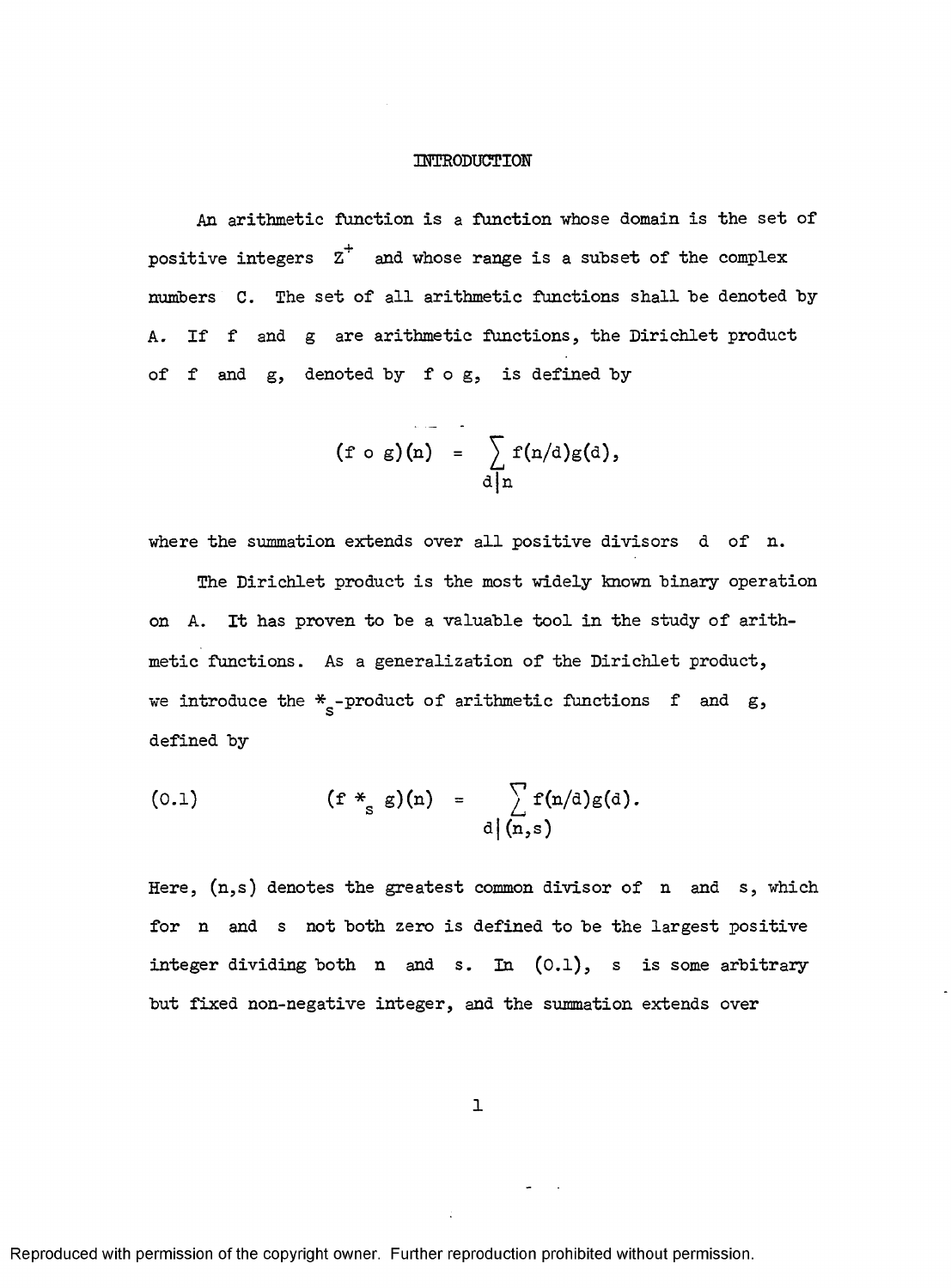all positive divisors d of  $(n,s)$ . We note that since  $(n,0) = n$ for any positive integer n,  $(f *_{0} g)(n) = (f \circ g)(n)$ , so that the  $\frac{*}{\text{s}}$ -product is indeed a generalization of the Dirichlet product.

For another specific example, consider the following two special arithmetic functions. For each  $r \in C$ , the iota function i<sub>r</sub> is defined by

$$
(0.2) \qquad \qquad \mathbf{i}_{r}(\mathbf{n}) = \mathbf{n}^{r}.
$$

The Mobius function  $\mu$  is defined by

(0.3) 
$$
\mu(n) = \begin{cases} 1 & n = 1 \\ (-1)^k & n \text{ is a product of } k \text{ distinct primes} \\ 0 & \text{otherwise.} \end{cases}
$$

It is known  $[1, p. 44]$  that Ramanujan's trigonometric sum, defined ■by

$$
c_{s}(n) = \sum_{\substack{(m,s)=1 \ 0 \le m < s}} \cos(2\pi m s/n) \qquad [1, p. 39]
$$

can be expressed as

$$
c_{S}(n) = \sum_{d \mid (n,s)} \mu(n/d) \cdot d.
$$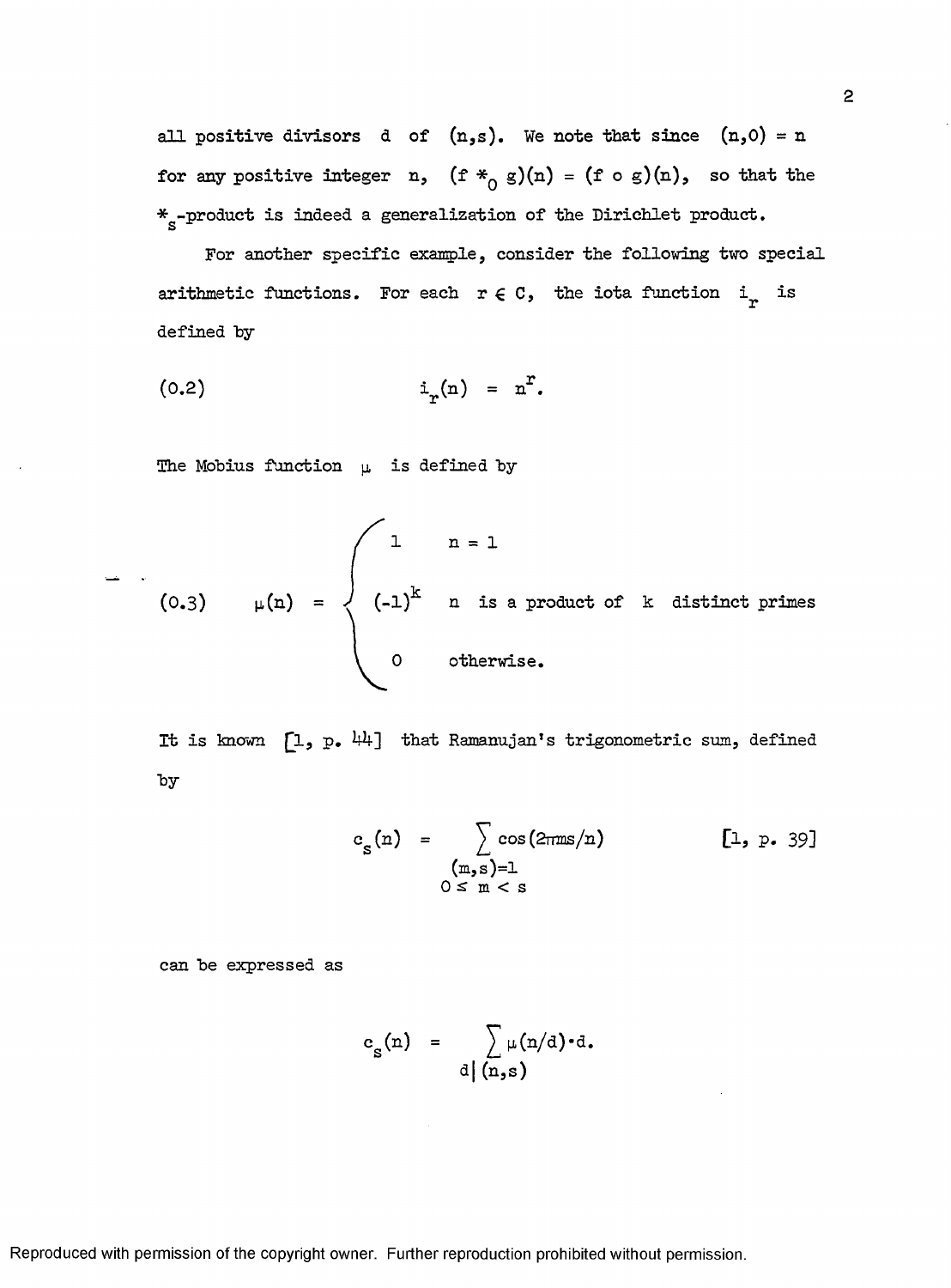That is,  $c_s(n) = (\mu *_{s} i_1)(n)$ . The  $*_{s}$ -product therefore encompasses more than just a generalization of the Dirichlet product.

In this paper, we shall first examine the algebraic properties of the system  $(A, *_{S})$ . Second, we shall look at series of the type co  $\frac{12.38 \times 10^{11}}{2}$ , with the major result (Theorem 5) being a generaln= l

ization of a noted theorem for series involving the Dirichlet product.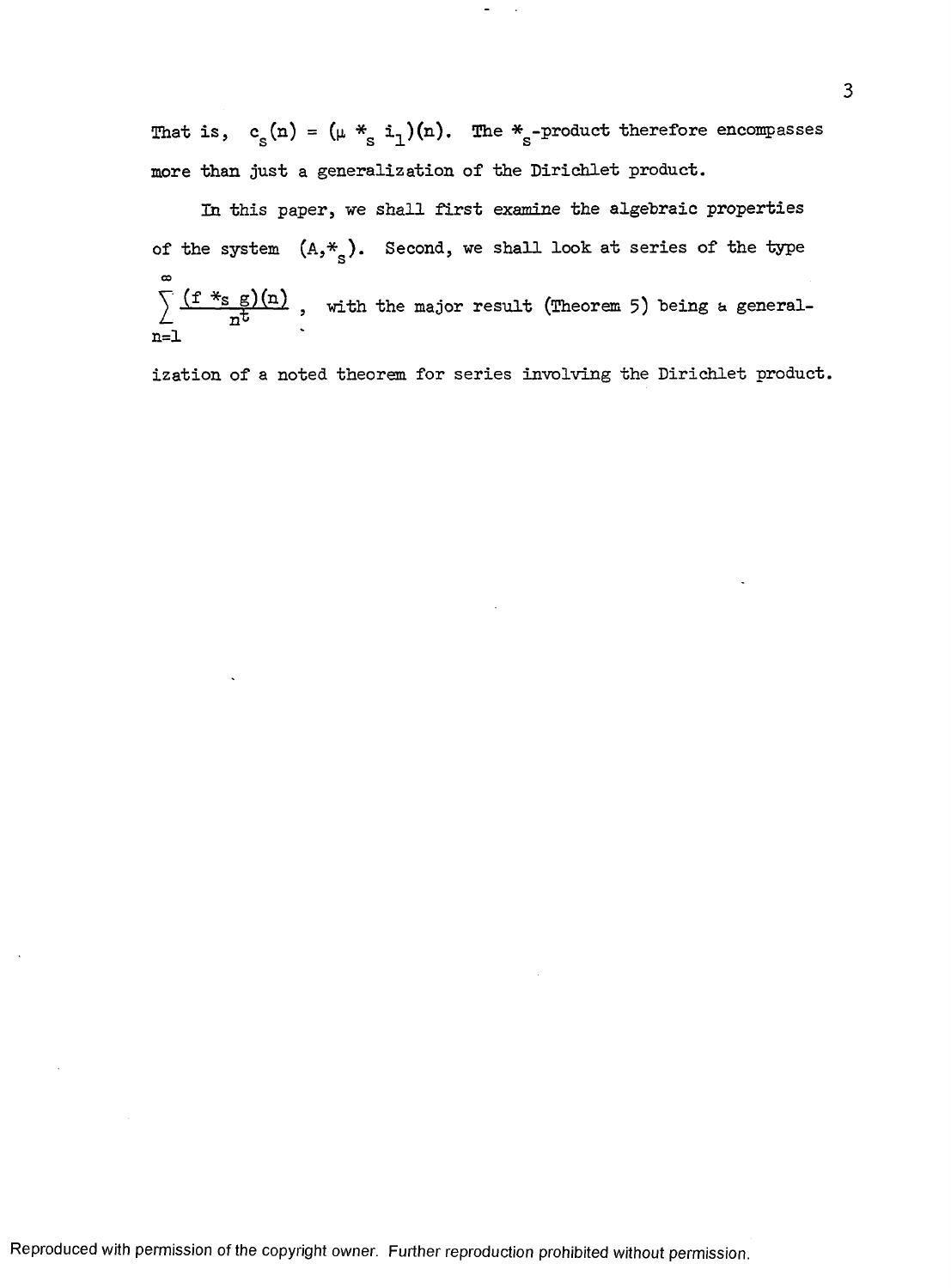## THE SET OF ARITHMETIC FUNCTIONS AND THE BINARY OPERATION  $*_{_{\mathrm{S}}}$

From the definition of the  $\frac{*}{\mathrm{s}}$ -product, whenever f and g are arithmetic functions and  $n$  is a positive integer,  $(f *_{S} g)(n)$  is a complex number, and so  $f * g$  is also an arithmetic function. Consequently, the  $\text{*}_{\texttt{s}}$ -product is a binary operation on  $\texttt{A}.$ 

THEOREM 1: (Associativity)  $f *_{s} (g *_{s} h) = (f *_{s} g) *_{s} h$  for all f, g,  $h \in A$  if and only if  $s = 0$  or  $s = 1$ .

PROOF: If  $s = 0$ , we have the Dirichlet product, which is known to be associative  $[1, p. 14].$  If  $s = 1$ ,

$$
(f *_{1} (g *_{1} h))(n) = \sum_{d | (n,1)} f(n/d) (g *_{1} h)(d)
$$
  
 $= f(n) (g *_{1} h)(1)$   
 $= f(n)g(1)h(1),$ 

while

 $\sim$   $\sim$ 

$$
((f *_{1} g) *_{1} h)(n) = \sum_{d | (n,1)} (f *_{1} g)(n/d)h(d)
$$
  

$$
= (f *_{1} g)(n)h(1)
$$

$$
= f(n)g(1)h(1).
$$

<span id="page-8-0"></span>*k*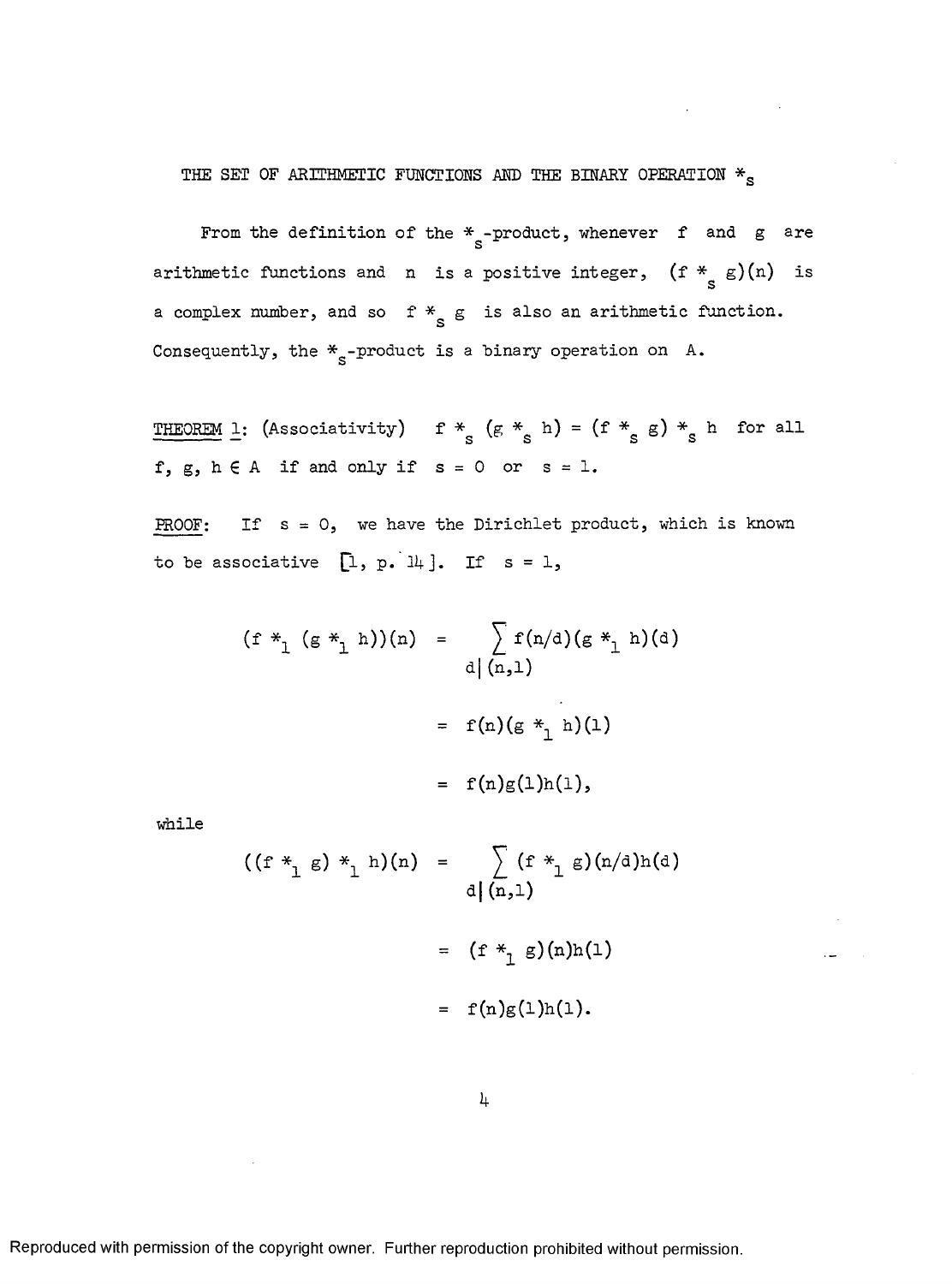Thus, we have established associativity for the cases  $s = 0$  and k  $s$  = 1. On the other hand, suppose  $s > 1$ . Let  $s = \begin{array}{ccc} \text{I} & \text{P}_1 & \text{-}1 \end{array}$  $i=1$   $$ where  $k \geq 1$ ,  $\alpha_i \geq 1$  for  $i = 1, 2, \ldots$ , k, and the  $p_i$  are distinct primes. We must find some positive integer n such that  $(f *_{s} (g *_{s} h))(n) \neq ((f *_{s} g) *_{s} h)(n)$  for some f, g, h  $\in A$ . Let  $n = p_1^{\alpha_1 + 1}$ . Then

(1.1) 
$$
(f *_{s} (g *_{s} h))(n) = \sum_{d | p_{1}^{\alpha_{1}}} f(n/d) (g *_{s} h)(d)
$$

$$
= f(p_1^{\alpha_1+1})(g *_{s} h)(1) + f(p_1^{\alpha_1})(g *_{s} h)(p_1) + \cdots
$$

$$
+ f(p_1)(g *_{s} h)(p_1^{\alpha_1}).
$$

The important thing to note is that 1 does not appear as an argument of f in  $(1.1)$ . However,

(1.2) 
$$
((f *_{s} g) *_{s} h)(n) = \sum_{d | p_{1}^{\alpha_{1}}} (f *_{s} g)(n/d)h(d)
$$

$$
= (f *_{s} g)(p_{1}^{\alpha_{1}+1})h(1) + \ldots + (f *_{s} g)(p_{1})h(p_{1}^{\alpha_{1}}).
$$

The last term in this sum can be expanded as

$$
[f(p_1)g(1) + f(1)g(p_1)]h(p_1^{\alpha_1}),
$$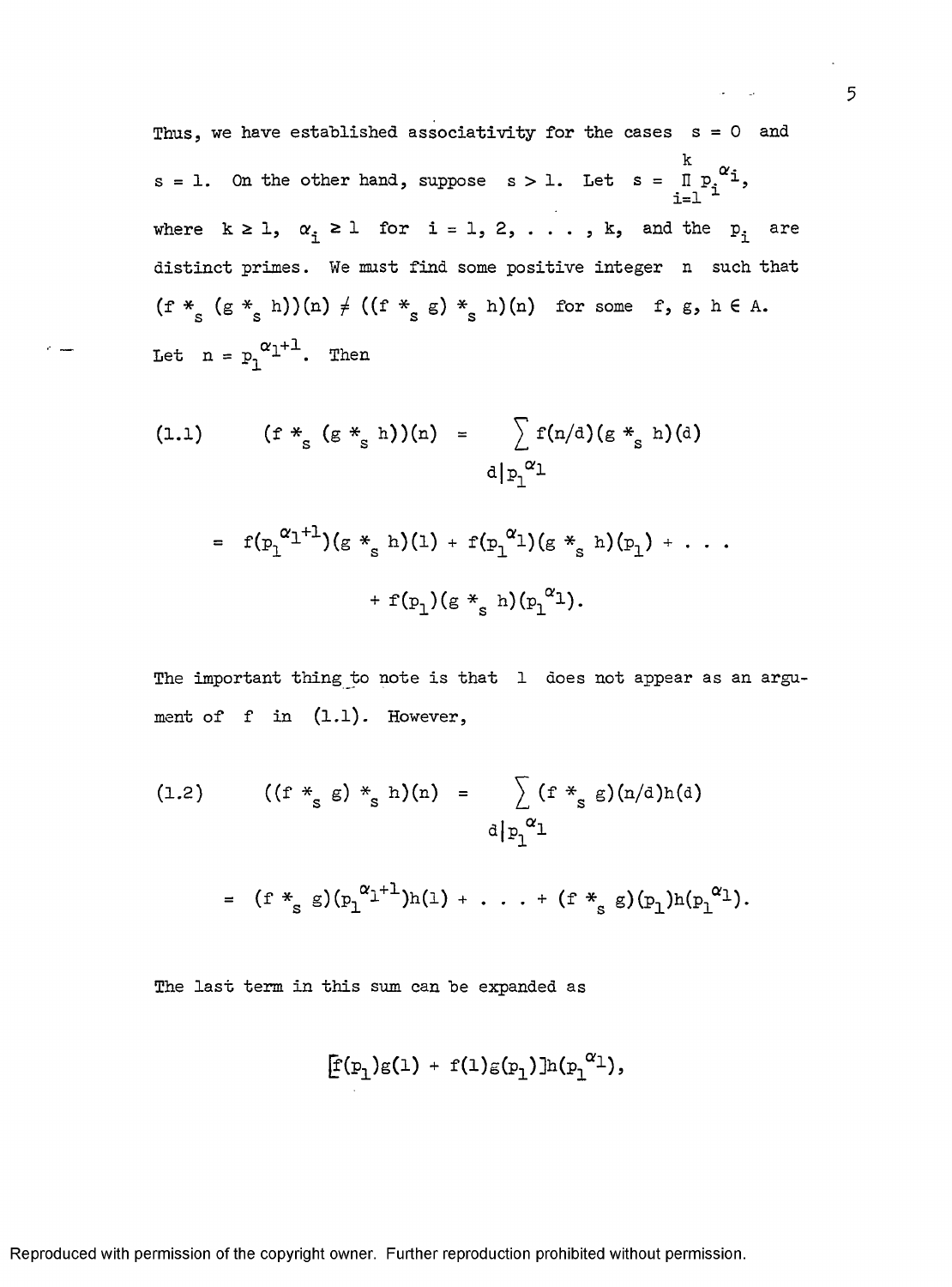which contains a term involving  $f(1)$ . In order to prove the theorem, it is thus sufficient to choose  $f$ , g and h such that the right hand sides of  $(1.1)$  and  $(1.2)$  are not equal--for example, let  $f(1) = 1$ ,  $f(n) = 0$  if  $n \ge 2$  and let g and h be the constant function 1. Thus the  $*_{s}$ -product is not associative when s > 1.

THEOREM 2: (Commutativity) f  $*_{s}$  g = g  $*_{s}$  f for all f, g  $\in$  A if and only if  $s = 0$ .

PROOF: If  $s = 0$ , we have the Dirichlet product, which is known to be commutative [1, p. 15]. For a fixed  $s \neq 0$ , let  $n \neq 1$  be chosen such that  $(n,s) = 1$ . Then  $(f *_{s} g)(n) = f(n)g(1)$ , whereas  $(g *_{s} f)(n) = g(n)f(1)$ . As in Theorem 1, f and g can be chosen so that  $f(n)g(1) \neq g(n)f(1)$ .

THEOREM 3: An arithmetic function g is a right identity for the  $\rm \ast_{e}$  -product if and only if

$$
g(n) = \begin{cases} 1 & n = 1 \\ 0 & n > 1 \text{ and } n \mid s. \end{cases}
$$

Before proceeding with the proof, note that due to the arbitrary choice of the value  $g(n)$  when  $n/s$ , one may conclude that there are an infinite number of right identities, and hence that no left identities exist.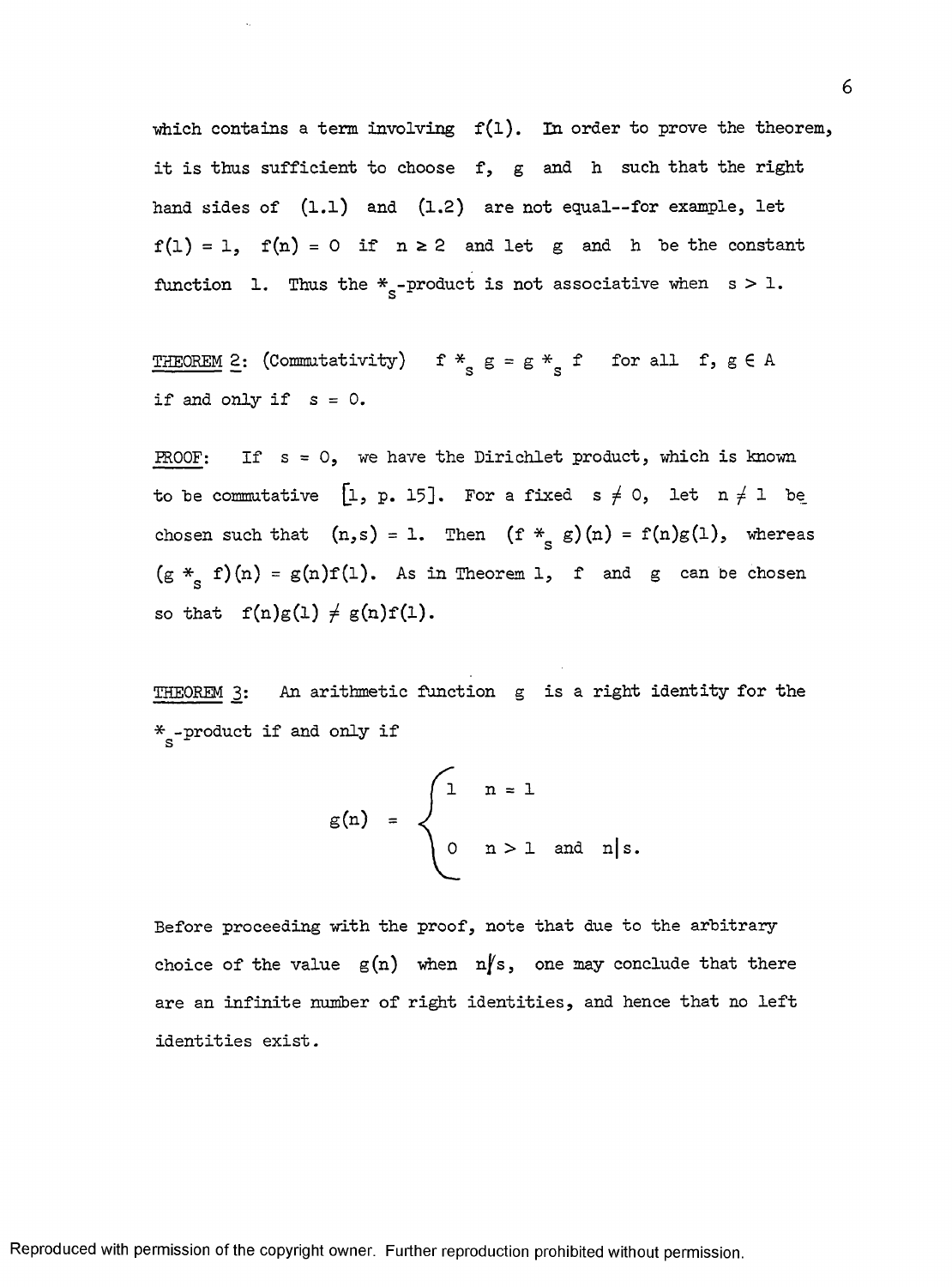PROOF: Suppose that g satisfies the conditions of the theorem. Then for any  $f \in A$ ,

(1.3) 
$$
(f *_{s} g)(n) = \sum_{d \mid (n, s)} f(n/d)g(d)
$$

$$
= f(n)g(1) + \sum_{\substack{d \mid (n,s) \\ d > 1}} f(n/d)g(d).
$$

But if  $d|(n,s)$ ,  $d|s$ , and so  $g(d) = 0$  for all d in the above summation. So  $(1.3)$  becomes

$$
(f *_{S} g)(n) = f(n)g(1)
$$

$$
= f(n).
$$

On the other hand, suppose g is a right identity for the  $*_{s}$ -product. Then for every  $f \in A$ ,  $(f *_{S} g)(n) = f(n)$  for all  $n \in Z$ . In particular,  $(f *_{s} g)(1) = f(1)$ , which is true if and only if  $f(1)g(1) = f(1)$ . Since this must hold for all  $f \in A$ , the last equality holds if and only if  $g(1) = 1$ . If  $n/s$ , say  $(n,s) = k$ , where  $k < n$ , then n does not appear as an argument of g in  $(f *_{s} g)(n)$ , since

$$
(f *_{s} g)(n) = \sum_{d \mid (n, s)} f(n/d)g(d)
$$

 $\overline{7}$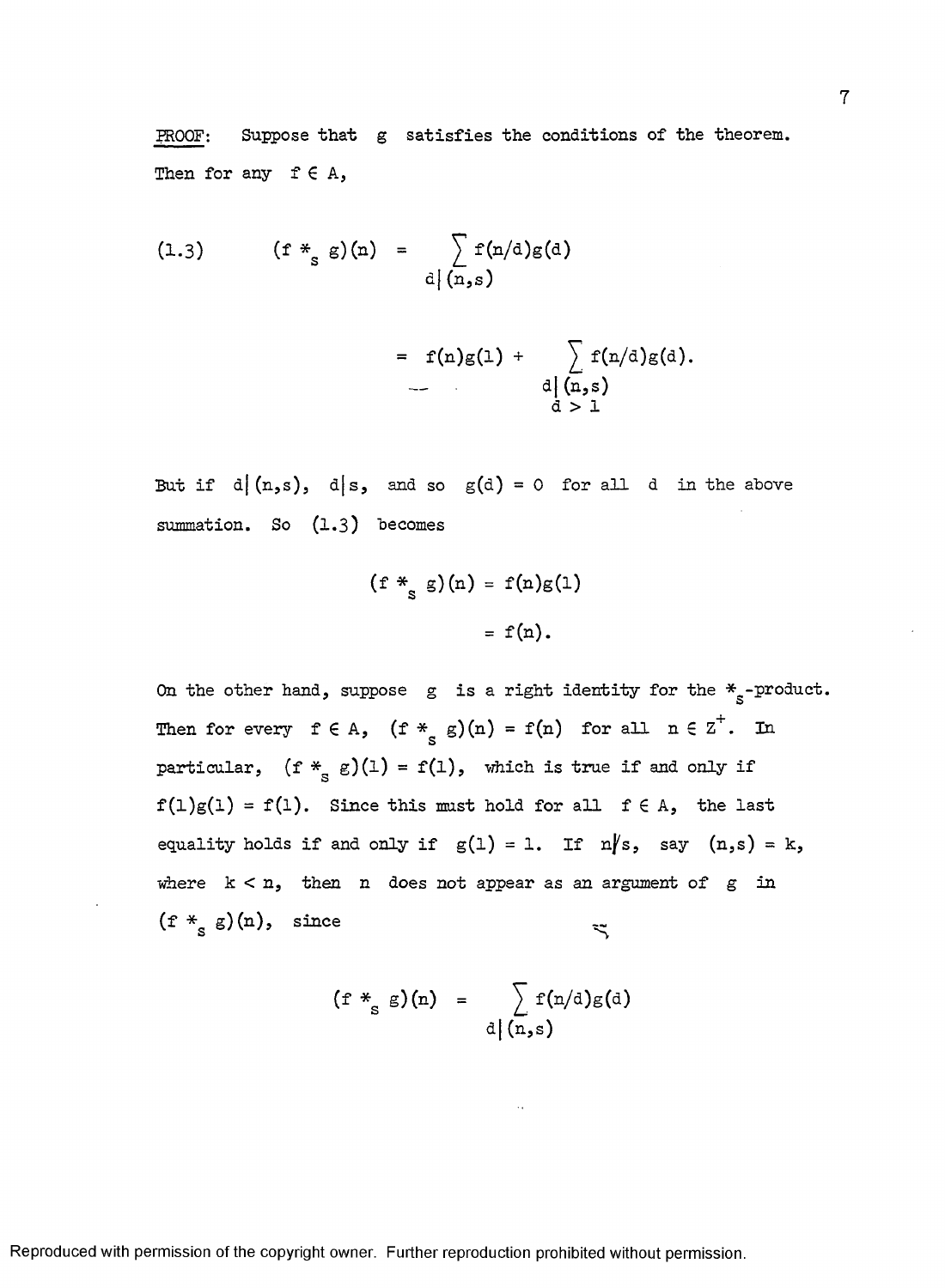$$
= \sum_{d \mid k} f(n/d) g(d).
$$

Therefore,  $g(n)$  can be chosen arbitrarily for  $n/s$ . Now suppose there exists  $n > 1$  such that n|s and  $g(n) \neq 0$ . Let k be the smallest such n. Then  $(k, s) = k$  and

$$
(f *_{S} g)(k) = f(k) + \sum_{\substack{d \mid (k,s) \\ 1 < d < k}} f(k/d)g(d) + f(1)g(k).
$$

Since g is a right identity, we must have

/

$$
\sum_{\substack{d \mid (k,s) \\ 1 < d < k}} f(k/d)g(d) + f(1)g(k) = 0.
$$

In particular, when  $f(1) \neq 0$ , there must exist d,  $1 < d < k$ , such that  $g(d) \neq 0$ , which is a contradiction.

As far as right inverses are concerned (with respect to a particular right identity), we have that if  $f \in A$  has a right inverse, say h, then f is a Dirichlet unit (i.e.  $f(1) \neq 0$ ). For suppose g is a right identity. Then  $(f *_{S} h)(1) = g(1)$  if and only if  $f(1)h(1) = 1$ . However, not all Dirichlet units have right inverses with respect to every right identity g. Consider  $\alpha$ , the identity for the Dirichlet product, defined by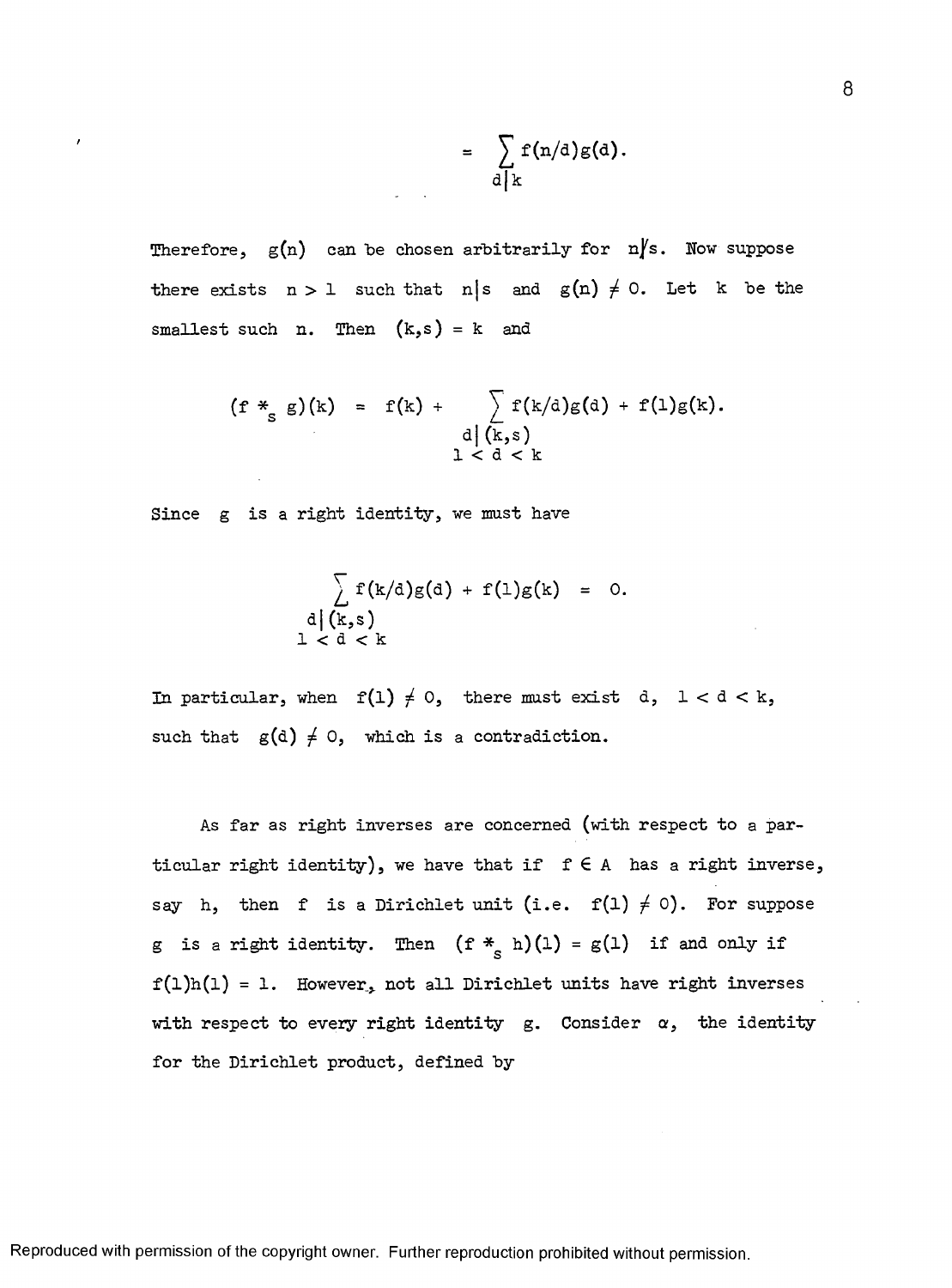$$
\alpha(n) = \begin{cases} 1 & n = 1 \\ 0 & n \ge 2. \end{cases}
$$

 $\bar{l}$ 

Using this particular identity, choosing  $n \in \overline{Z}^+$ ,  $n > 1$ , such that  $(n,s) = 1$ , and selecting a Dirichlet unit f such that  $f(n) \neq 0$ , we must have h such that  $(f *_{S} h) (n) = \alpha (n) = 0$ . But  $(f *_{s} h)(n) = f(n)h(1) \neq 0$ . So this particular function f has no right inverse with respect to  $\alpha$ .

For the case when  $s = 0$ , it is known  $\begin{bmatrix} 1 & p & 16 \end{bmatrix}$  that an arithmetic function f has an inverse if and only if f is a Dirichlet unit. When  $s = 1$ , we are able to characterize those functions having a right inverse with respect to a particular right identity.

THEOREM  $4$ : Let  $s = 1$ . Then  $f \in A$  has a right inverse h with re spect to the identity g if and only if  $f = k \cdot g$ , where  $k \in C$ ,  $k \neq 0$ .

**PROOF:** If  $f = k \cdot g$ , let  $h = 1/k \cdot g$ . Then

$$
(f *_{1} h)(n) = \sum_{d|1} f(n/d)h(d)
$$

$$
= f(n)h(1)
$$

$$
= (k \cdot g(n))(1/k \cdot g(1))
$$

$$
= g(n).
$$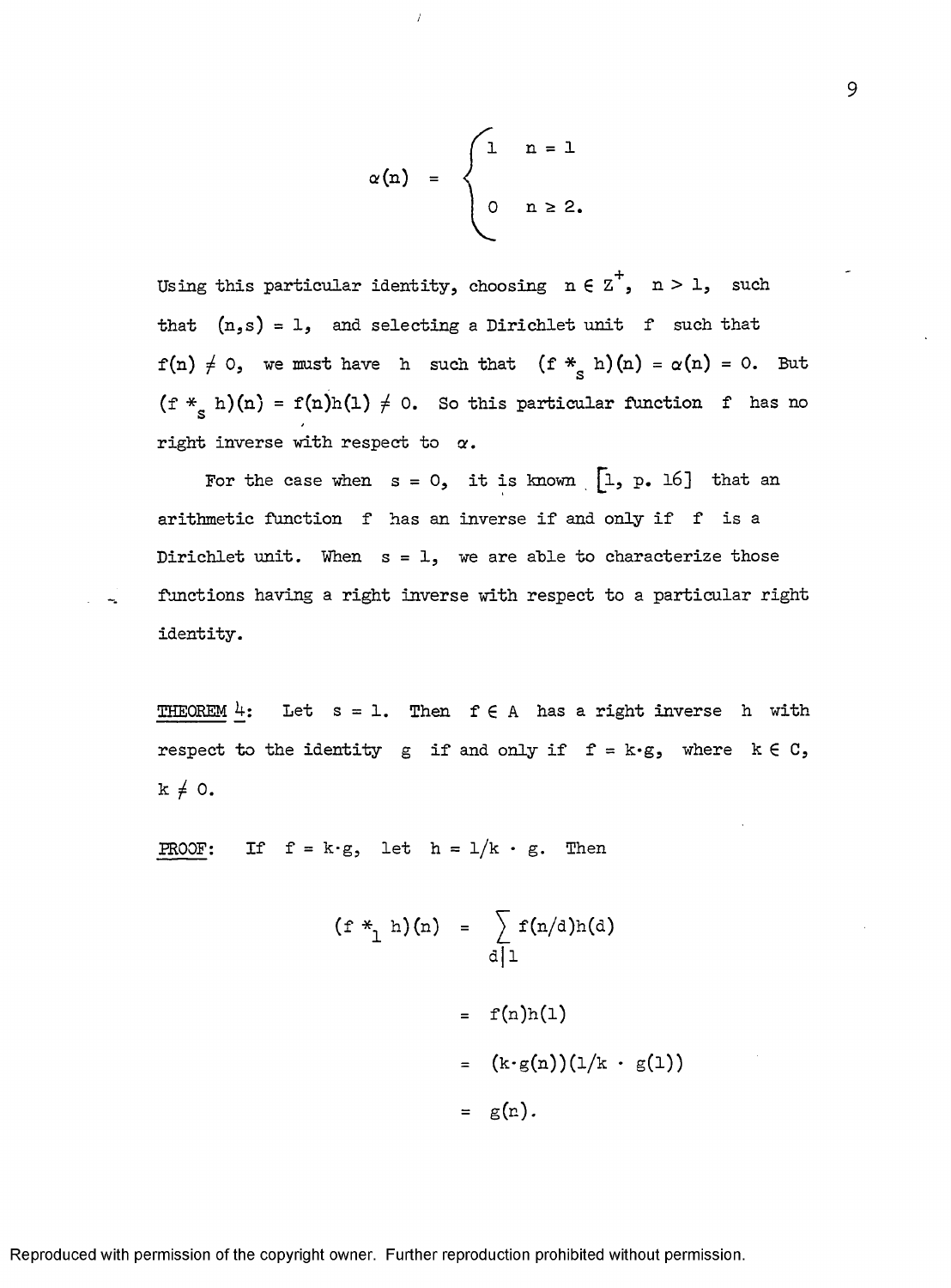Suppose there exists h such that  $f *_{1} h = g$ . Then for all  $n \in Z^+$ ,  $\mathcal{L}^{\text{max}}_{\text{max}}$  and  $\mathcal{L}^{\text{max}}_{\text{max}}$ 

$$
(f *_{1} h)(n) = f(n)h(1)
$$

$$
= g(n),
$$

so that  $f(n) = 1/h(1) \cdot g(n)$ .

 $\mathcal{A}$ 

.......

÷,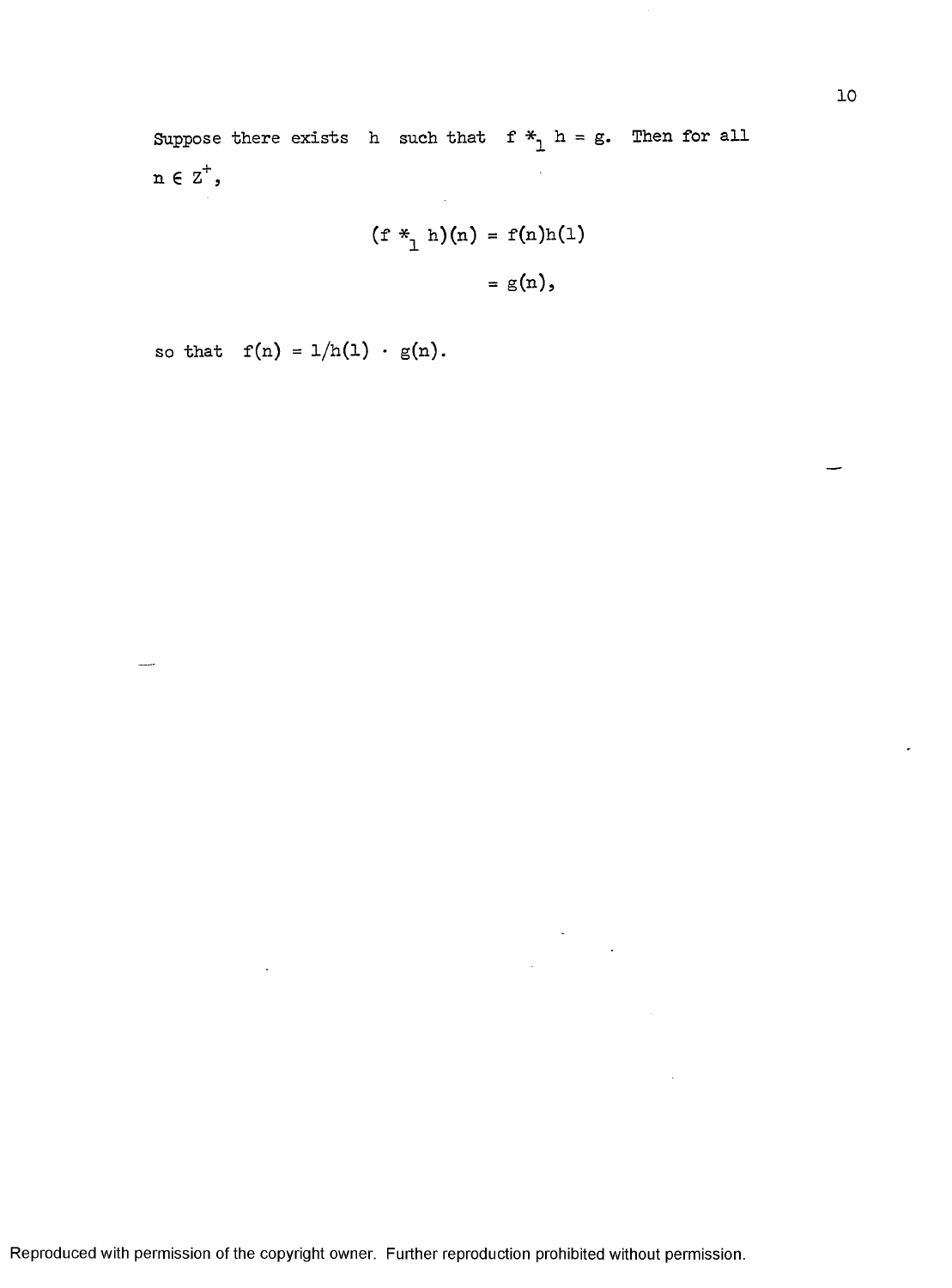#### DIRICHLET SERIES

In this chapter, we shall look at the  $*_{\mathrm{s}}$ -product from a different point of view. A fruitful area of study in number theory has

 $\cdot$   $\infty$ been that of Dirichlet series--series of the type  $\frac{1+\sqrt{11}}{n^{\frac{1}{b}}}$ , where  $n=1$ 

f is an arithmetic function and t is either real or complex. If f and g are arithmetic functions, f o g is an arithmetic func-

tion, and thus 
$$
\sum_{n=1}^{\infty} \frac{(f \circ g)(n)}{n^t}
$$
 is also a Dirichlet series. An

important result concerning this last series is that when  $\hspace{0.1 cm} \sum_{j=1}^{n-1}$  $\infty$  n=1

and 
$$
\sum_{n=1}^{\infty} \frac{g(n)}{n^b}
$$
 converge absolutely, then

(2.1) 
$$
\sum_{n=1}^{\infty} \frac{(f \circ g)(n)}{n^t} = \sum_{n=1}^{\infty} \frac{f(n)}{n^t} \sum_{n=1}^{\infty} \frac{g(n)}{n^t}.
$$

Recalling how the Dirichlet product is just the  $*_{0}$ -product and noting

 $^{\circ}$ that  $\frac{1}{2}$  can be written as  $\frac{1}{2}$  , d  $\in$  Z<sup>+</sup>, (2.1) becomes  $n=1$  d| 0

$$
(2.2) \qquad \sum_{n=1}^{\infty} \frac{(f *_{0} g)(n)}{n^{t}} = \sum_{n=1}^{\infty} \frac{f(n)}{n^{t}} \sum_{d \mid 0} \frac{g(d)}{d^{t}}, \quad d \in \mathbb{Z}^{+}.
$$

**11**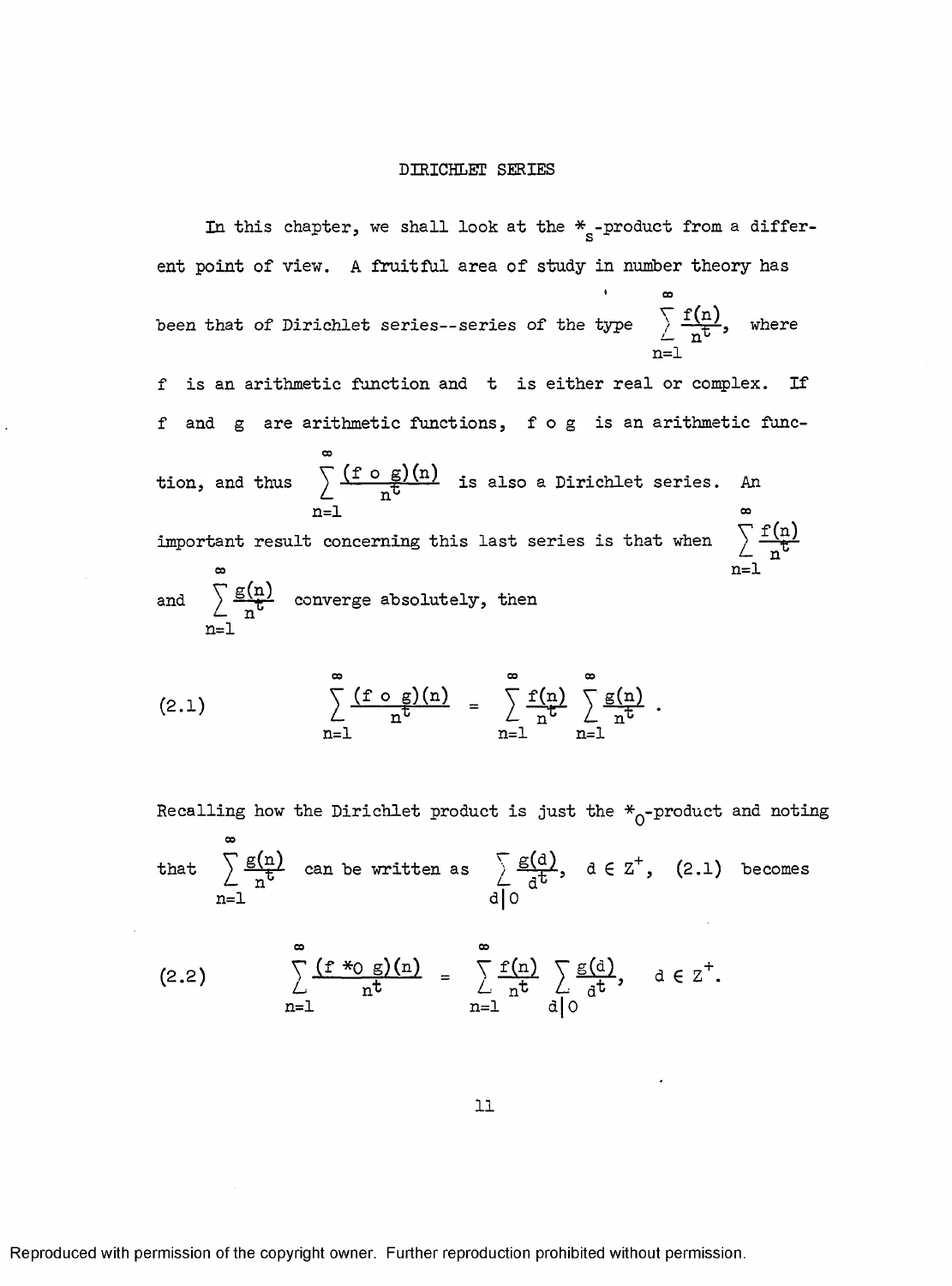Naturally, the question arises as to whether we can generalize the result in  $(2.2)$  by replacing 0 by s, for any positive integer s. The affirmative answer will be found in Theorem 5. Before proving this uneorem, we first examine some specific examples of Diri-

chlet series of the type  $\rightarrow$   $\frac{1 - 28.67}{10.1}$  in order to acquire some  $n<sub>\Gamma</sub>$ n=1

feeling for them.

For some choices of f and g, 
$$
\sum_{n=1}^{\infty} \frac{(f *_{s} g)(n)}{n^{t}}
$$
 is finite.

EXAMPLE 1: 
$$
\sum_{n=1}^{\infty} \frac{(\alpha *_{s} f)(n)}{n^{t}} = \sum_{n=1}^{\infty} \left\{ \frac{1}{n^{t}} \sum_{d | (n, s)} \alpha(n/d) f(d) \right\}.
$$

 $1$   $d = n$ Since  $\alpha(n/d)$  =  $\prec$  , and d = n in the above summa-0 d *j-* n

tion if and only if  $n|s$ , we have

$$
\sum_{n=1}^{\infty} \frac{(\alpha *_{s} f)(n)}{n^{t}} = \sum_{n \mid s} \frac{f(n)}{n^{t}}.
$$

We have seen that the  $*_{s}$ -product is not commutative when s > 0. In examples  $2$  and  $3$  we shall find different and concise ways of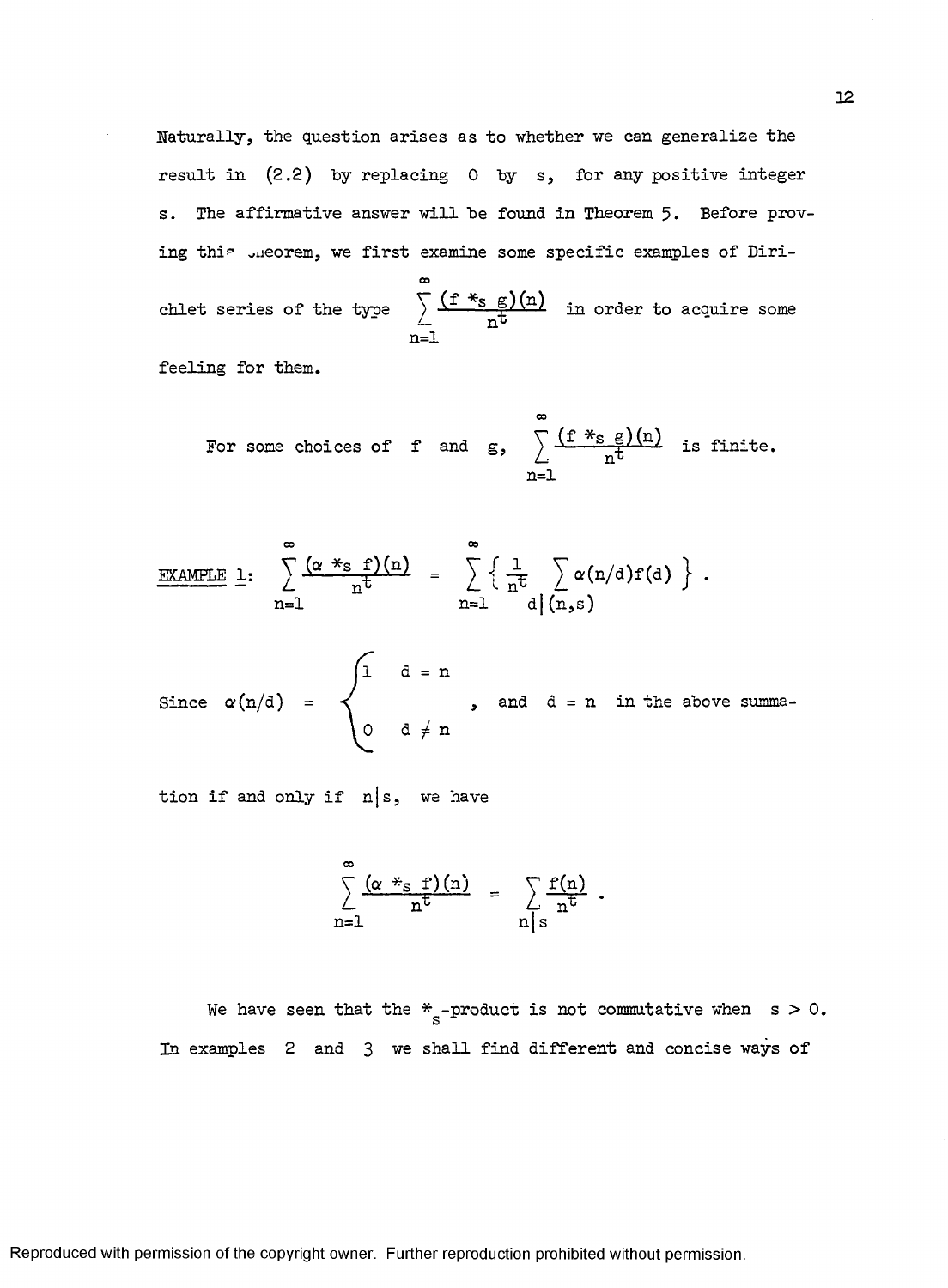expressing the series 
$$
\sum_{n=1}^{\infty} \frac{(\mu *_{s} i_{0})(n)}{n^{t}}
$$
 and 
$$
\sum_{n=1}^{\infty} \frac{(i_{0} *_{s} \mu)(n)}{n^{t}}
$$

respectively, the iota function  $i_0$  and the Mobius function  $\mu$ having been defined in  $(0.2)$  and  $(0.3)$ . Before beginning example 2, we need a lemma, in which we shall use the notation  $s \ll n$  if  $k \sim k \sim 1$  $n = \Pi p_i^{\alpha}$  and  $(n,s) = \Pi p_i^{\alpha}$ <sup>1</sup>. i=l  $^+$  i=l  $^+$ 

k LEMMA: If  $n = \Pi p_i^{\alpha_i}$ , then  $i = 1$   $\overline{\phantom{a}}$ 

$$
\left\{\begin{array}{c}\n\sum \mu(n/d) = \begin{cases}\n1 & n = 1 \\
(-1)^k & s \ll n\n\end{cases} \\
0 & \text{otherwise}\n\end{array}\right.
$$

 $\mathfrak{t}$ 

PROOF: If  $n = 1$ ,

 $\overline{1}$ 

$$
\sum_{d \mid (n,s)} \mu(n/d) = \mu(1)
$$

$$
= 1.
$$

If  $s \ll n$ ,

$$
\sum_{d \mid (n,s)} \mu(n/d) = \mu \left( \prod_{i=1}^{k} p_i \right)
$$

$$
= (-1)^k.
$$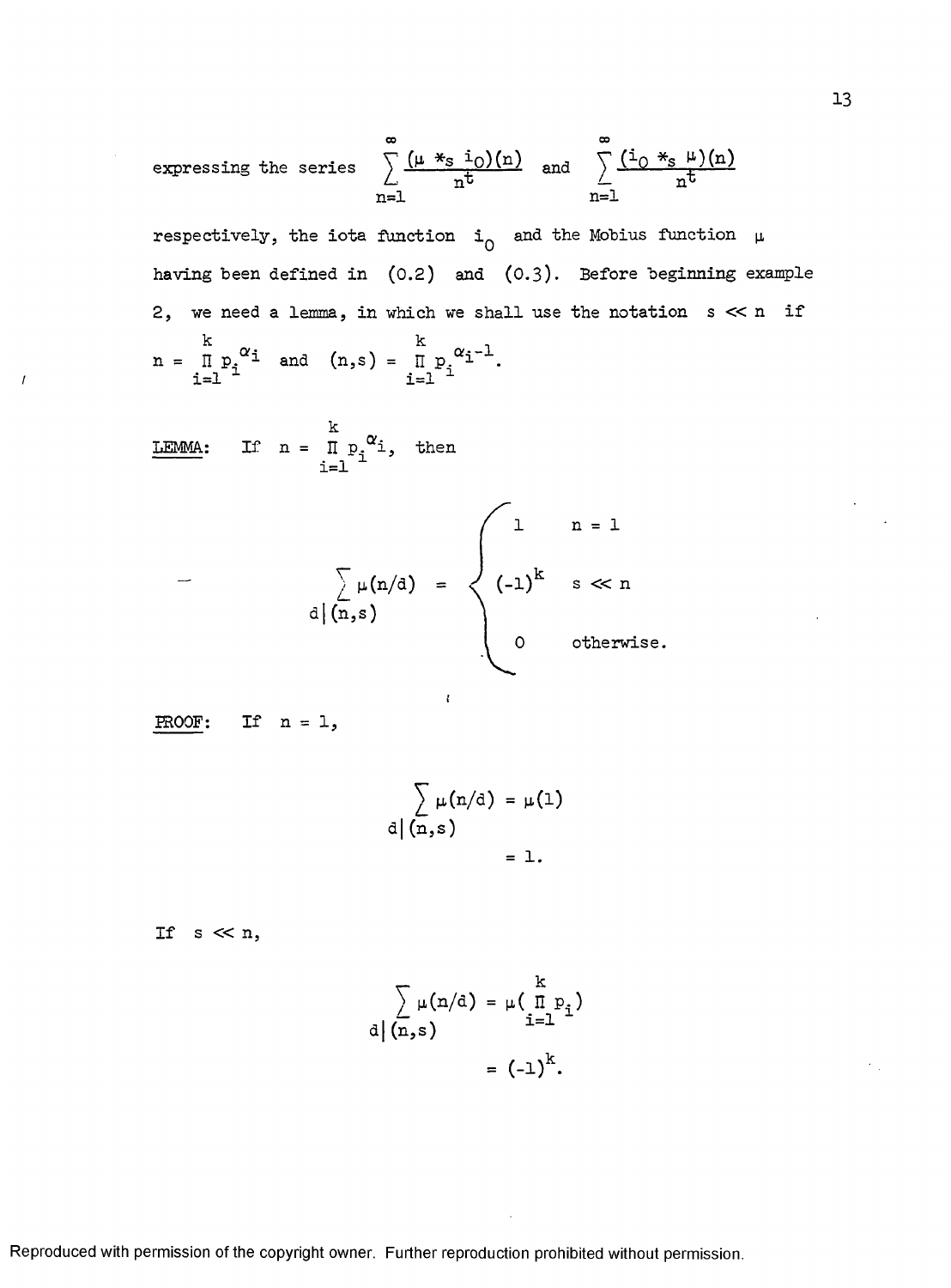If neither  $n = 1$ , nor  $s \ll n$ , we consider three cases.

Case 1: Suppose 
$$
n = \prod_{i=1}^{k} p_i
$$
, and  $(n,s) = \prod_{i=1}^{j} p_i$ ,  $1 \le j \le k$ . Then

$$
\sum_{d} \mu(n/d) = \sum_{\substack{d \text{ prime} \\ i=1}}^{n} \mu\left(\frac{1}{n} p_{i}\right)
$$
\n
$$
d \mid n,s
$$
\n
$$
d \mid \frac{1}{n} p_{i}
$$
\n
$$
= \mu\left(\frac{1}{n} p_{i}\right) + \sum_{\substack{i=1 \\ i=1}}^{n} \mu\left(\frac{1}{n} p_{i}\right) + \dots + \mu\left(\frac{1}{n} p_{i}\right)
$$
\n
$$
= (-1)^{k} \left(\frac{1}{0}\right) + (-1)^{k-1} \left(\frac{1}{1}\right) + \dots + (-1)^{k-1} \left(\frac{1}{0}\right)
$$
\n
$$
= 0.
$$
\nCase 2: Suppose  $n = \prod_{i=1}^{m} p_{i}^{\alpha_{i}} \prod_{i=m+1}^{n} p_{i}$ ,  $1 \leq m \leq k$ , where  $\alpha_{i} \geq 2$   
\nfor  $i = 1, 2, \dots, m$ , and  $(n, s) = \prod_{i=1}^{m} p_{i}^{\alpha_{i} - 1} \prod_{i=k+1}^{m} p_{i}^{\alpha_{i}} \prod_{i=m+1}^{m} p_{i}$ ,  
\n $0 \leq t \leq k$ ,  $t \leq m \leq k$ , and  $m+1 \leq r \leq k$  (there may be no r). Then  
\n
$$
\sum_{i=1}^{k} \mu(n/d) = \mu\left(\prod_{i=1}^{m} p_{i}\right) + \sum_{j=t+1}^{r} \mu\left(\prod_{i=1}^{m} p_{i}\right) + \sum_{j=t+1}^{r} \sum_{i \neq j}^{k} \mu\left(\prod_{i=1}^{m} p_{i}\right)
$$
\n
$$
d \mid (n, s)
$$

<span id="page-18-0"></span> $i = 1$   $i = r + 1$   $i =$ 

 $\mathcal{L}^{(1)}$ 

Reproduced with permission of the copyright owner. Further reproduction prohibited without permission.

 $\omega$  and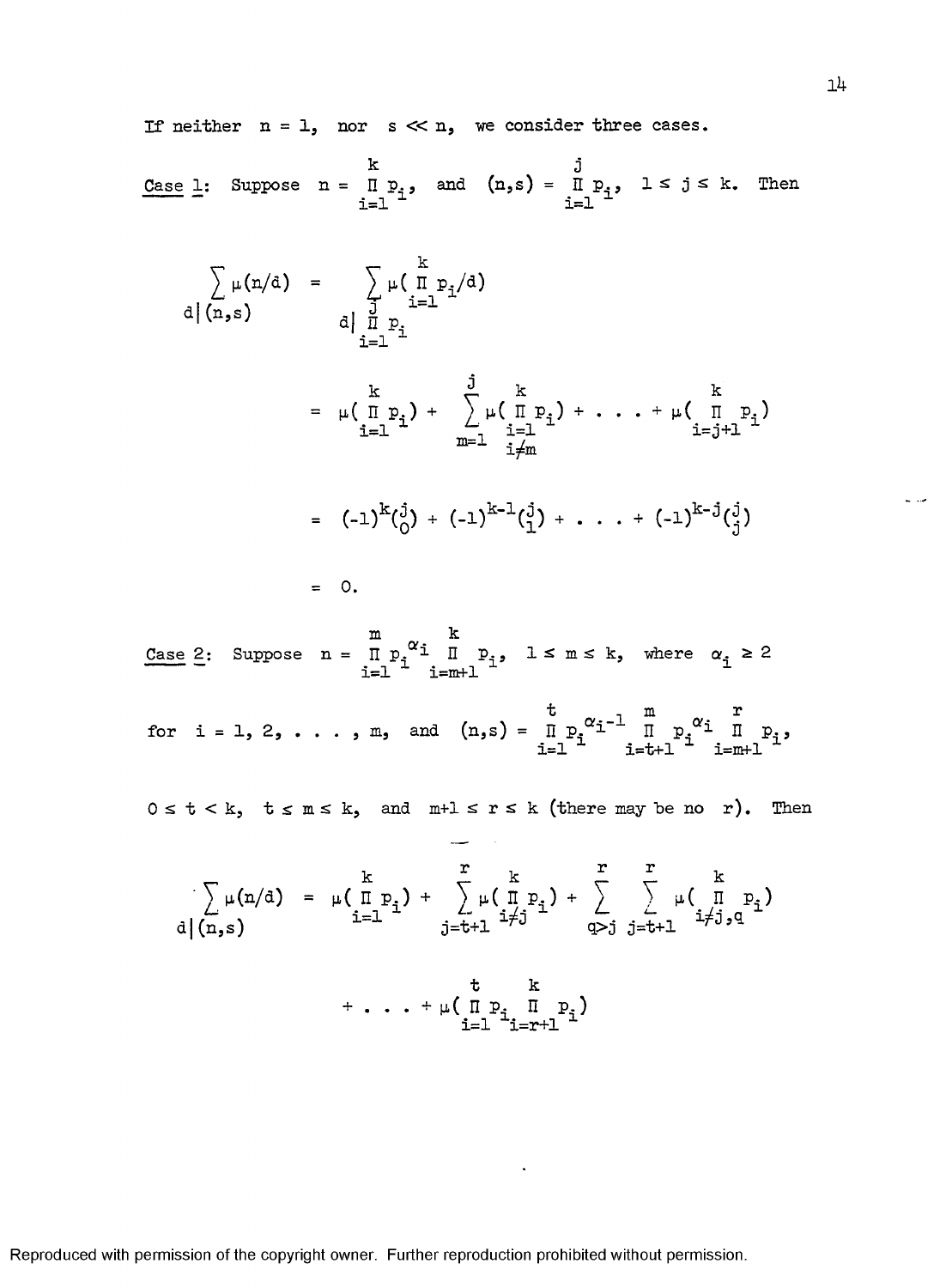$$
= (-1)^{k} + (-1)^{k-1} {r^{-(t+1)+1} \choose 1} + (-1)^{k-2} {r^{-(t+1)+1} \choose 2} + \cdots
$$
  
+ 
$$
(-1)^{t+(k-(r+1)+1)}
$$
  
= 
$$
(-1)^{k} {r^{-(t)} \choose 0} + (-1)^{k-1} {r^{-(t)} \choose 1} + \cdots + (-1)^{k-(r-t)} {r^{-(t)} \choose r-t}
$$
  
= 0.

Case 3: Suppose n is the same as in case 2, but now we have  $t$   $\sim$   $\alpha$  m  $\alpha$  r  $(n, s) = \prod p_i^{\alpha} i^{-q} i$   $\prod p_i^{\alpha} i$   $\prod p_i$ ,  $0 \leq t \leq k$ ,  $t \leq m \leq k$ ,  $i = 1$   $i = t + 1$   $i = m + 1$  $m+1 \le r \le k$  (there may be no r), where  $q_i \ge 2$  for at least one i, lsist. But then in  $\longrightarrow \mu(n/d)$ , n/d will always contain d | *(n,s)*

the factor  $p_i^q$  i, no matter what divisor d is selected. Hence  $\sum \mu(n/d)$  is 0.

each term in 
$$
\Delta(\mathbf{n}, \mathbf{s})
$$
 is d

EXAMPLE 2:  
\n
$$
\sum_{n=1}^{\infty} \frac{(\mu *_{s} i_{0})(n)}{n^{t}} = \sum_{n=1}^{\infty} \left\{ \frac{1}{n^{t}} \sum_{d | (n, s)} \mu(n/d) \right\}
$$
\n
$$
= 1 + \sum_{s \leq n} \frac{(-1)^{p(n)}}{n^{t}},
$$

where  $p(n)$  denotes the number of prime factors of n.

15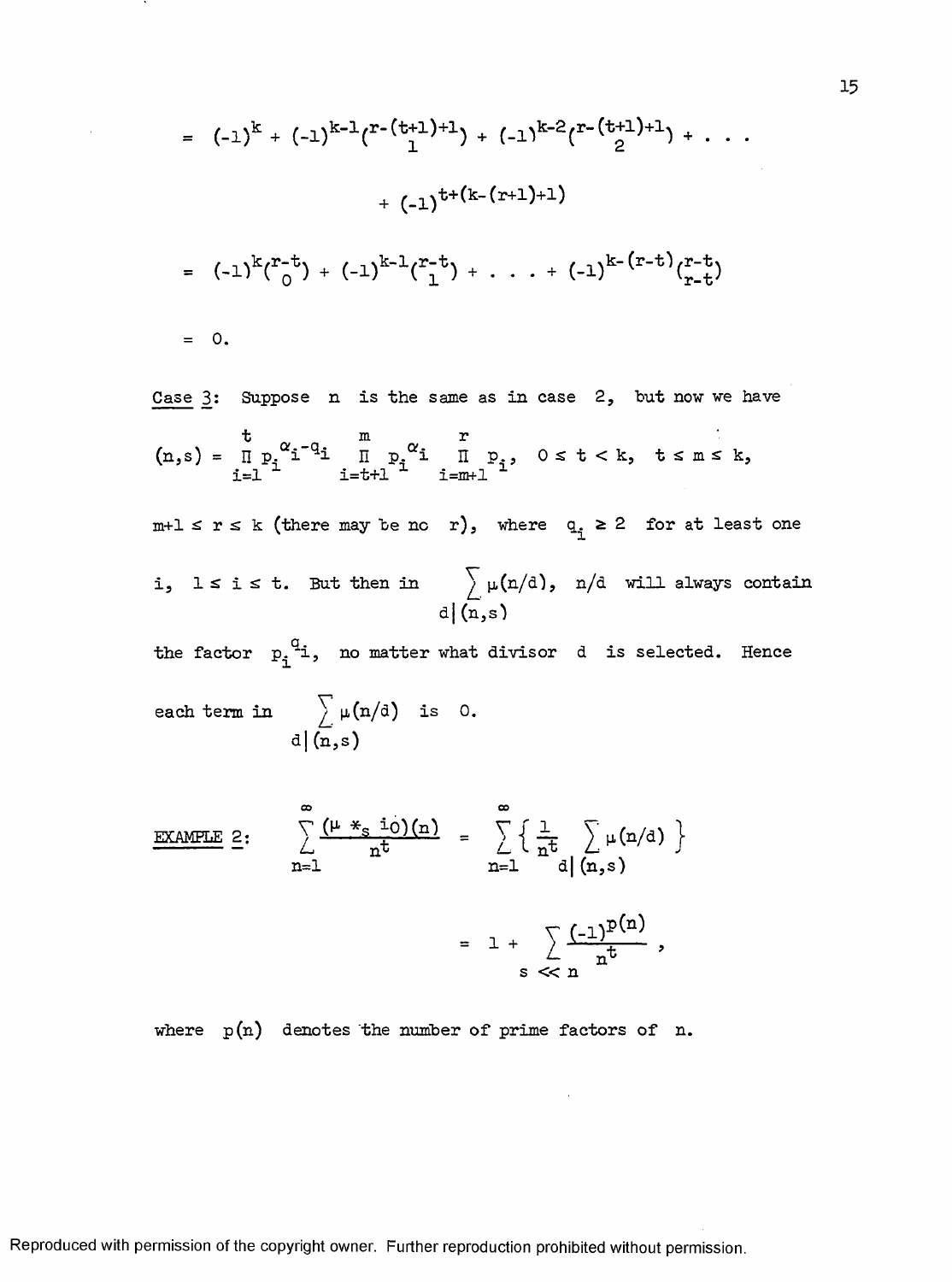EXAMPLE 3: In this, our last example, we examine

$$
\sum_{n=1}^{\infty} \frac{(\text{i}_0 *_{\text{s}} \mu)(n)}{n^{\text{t}}}.
$$

From [2, p. 235], 
$$
\sum_{d|n} \mu(d) = \alpha(n)
$$
. So that

$$
\sum_{a}^{\infty} \mu(a) = \alpha((n, s))
$$
  
= 
$$
\begin{cases} 1 & (n, s) = 1 \\ 0 & (n, s) \neq 1. \end{cases}
$$

Thus

$$
\sum_{n=1}^{\infty} \frac{(\text{i}_0 *_{s} \mu)(n)}{n^t} = \sum_{n=1}^{\infty} \left\{ \frac{1}{n^t} \sum_{d | (n,s)} \mu(d) \right\}
$$

$$
(\mathbf{n},\mathbf{s})=\mathbf{1}
$$

This last sum is reminiscent of the Riemann Zeta function  $\zeta(t)$ , defined at complex t where  $Re(t) > 1$  by

à,

$$
\zeta(t) = \sum_{n=1}^{\infty} \frac{1}{n^t},
$$

for  $\rangle$   $\frac{1}{\sqrt{1+t}}$  can be thought of as  $\rangle$  .  $\frac{1}{\sqrt{1+t}}$  . One may follow up this n=l (n,0)=n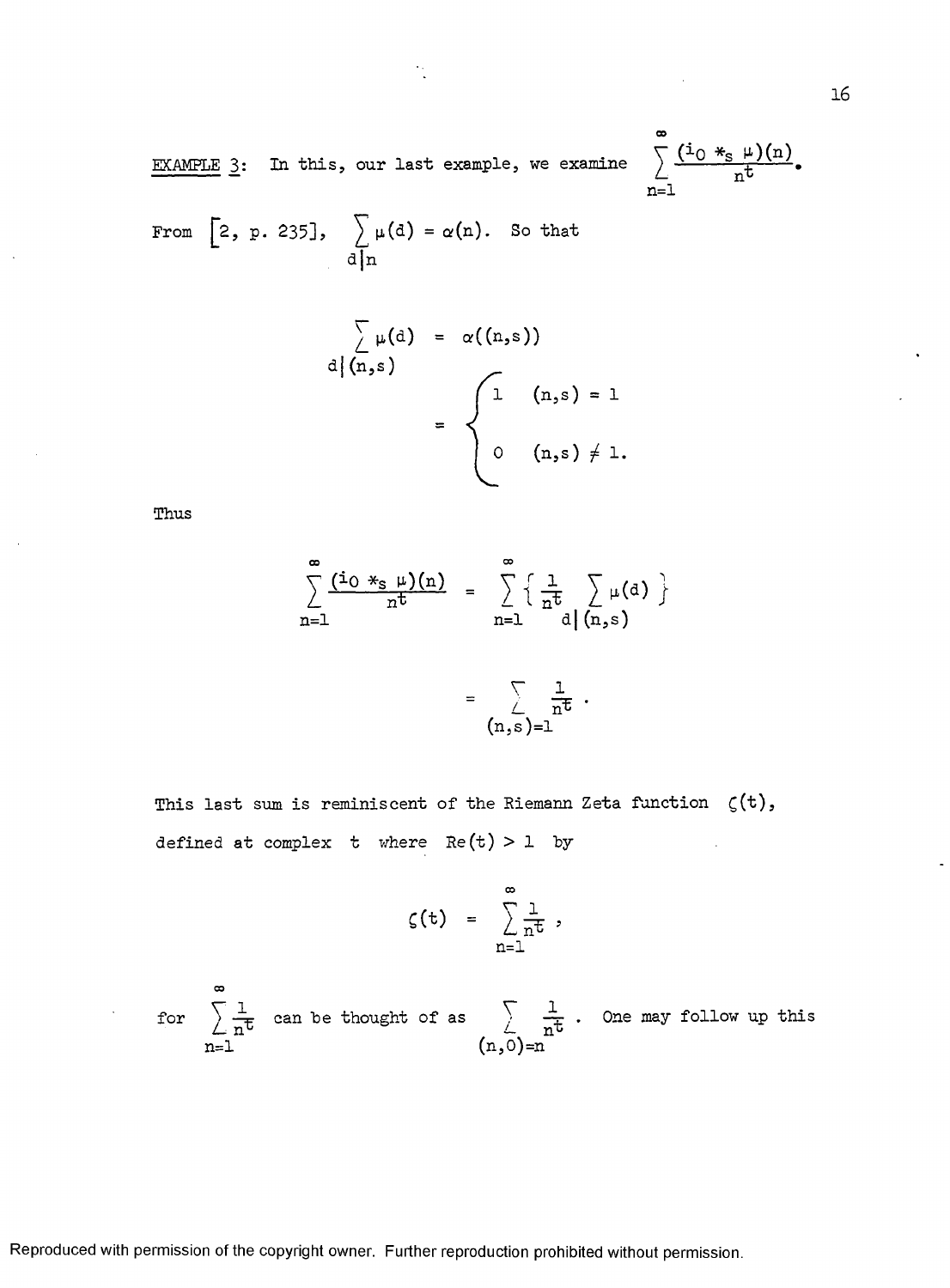observation and define, for each  $s \in \mathbb{Z}^4$ , new functions  $\zeta_{\rm s}( \texttt{t} )$  by

$$
(2.3) \t CS(t) = \sum_{n \text{at}} \frac{1}{n^{t}}, \t s \in Z^{+}, t \in C, \text{Re}(t) > 1.
$$

It is known  $2, p. 246$ ] and  $3, p. 34$ ] that

(2.4) 
$$
\zeta(t) = \prod_{p} \frac{1}{1-p^{-t}}, \quad t \in C, \quad \text{Re}(t) > 1,
$$

where the product is taken over all primes  $p.$  Using  $(2.3)$ , one may obtain

### PROPOSITION 1:

÷÷,

$$
\zeta_{s}(t) = \prod_{(p,s)=1} \frac{1}{1-p^{-t}}, \quad t \in C, \quad \text{Re}(t) > 1,
$$

where the product is taken over all primes p relatively prime to s. The proof of the proposition is almost a word-for-word repetition of the proof of  $(2.4)$  appearing in 2, p. 246], so it is omitted here. Hardy and Wright use  $(2.4)$  to obtain many results about the Zeta function. It is possible to use Proposition 1 to obtain analogs about the  $\zeta_{\rm s}$  functions. Again, the proofs are only slight modifications of the analogous results and will thus be omitted.

**PROPOSITION** 2: If 
$$
f(1) = 1
$$
,  $f$  is multiplicative (i.e.  $f \in A$  and  
if  $(a,b) = 1$ , then  $f(ab) = f(a)f(b)$  and  $\sum_{n=1}^{\infty} \frac{f(n)}{n^t}$  is absolutely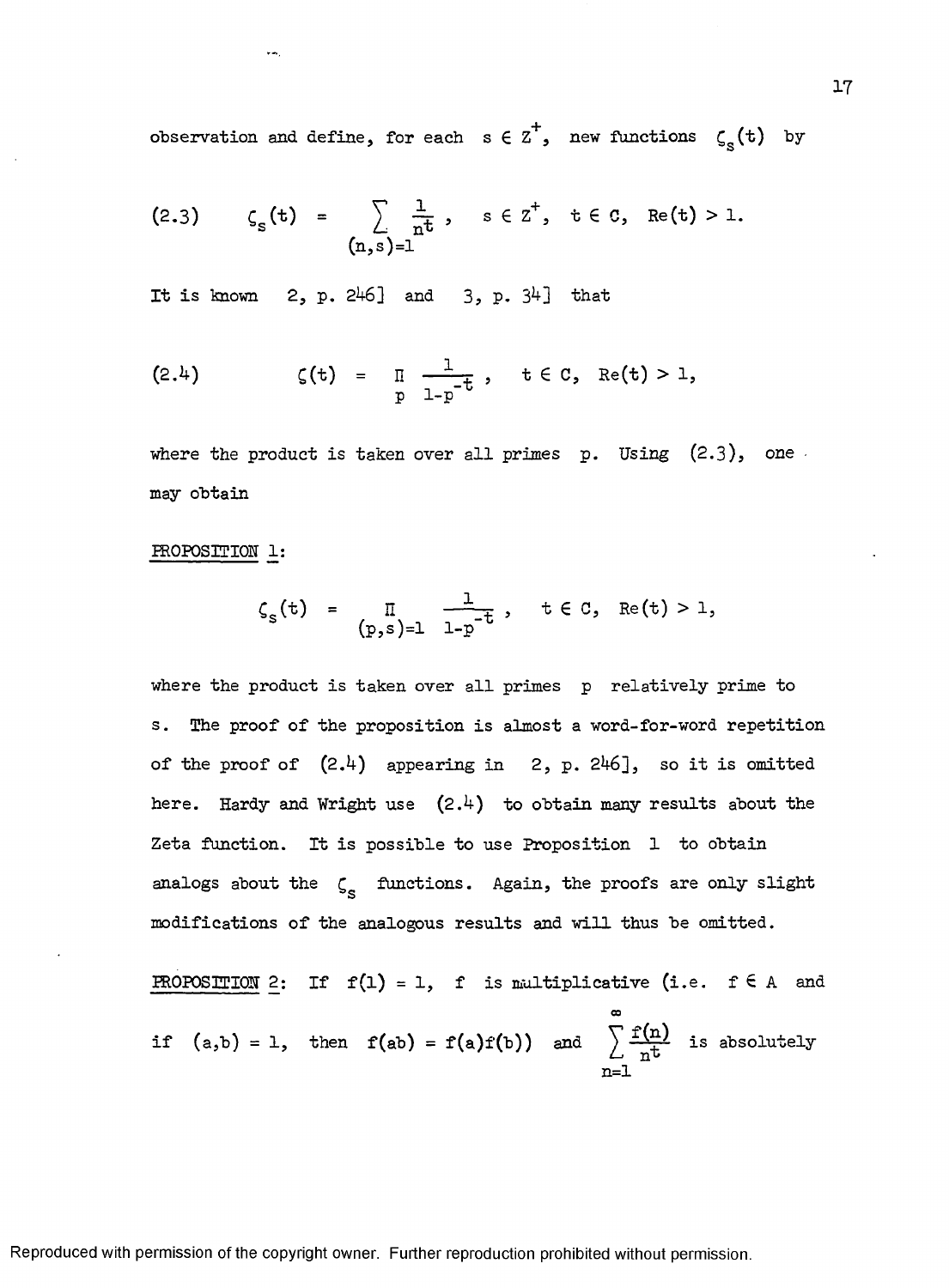convergent, then

$$
\sum_{(n,s)=1} \frac{f(n)}{n^t} = \prod_{(p,s)=1} \left\{ 1 + \frac{f(p)}{p^t} + \frac{f(p^2)}{p^{2t}} + \ldots \right\}.
$$

**PROPOSITION** 3: 
$$
\frac{1}{\zeta_s(t)} = \sum_{(n,s)=1} \frac{\mu(n)}{n^t}
$$
,  $t \in C$ , Re(t) > 1.

PROPOSITION 
$$
\underline{\mu}
$$
:  $\frac{\zeta_s(t-1)}{\zeta_s(t)} = \sum_{(n,s)=1} \frac{\varphi(n)}{n^t}$ ,  $t \in C$ , Re(t) > 2,

where the Euler  $\varphi$ -function  $\varphi(n)$  is defined to be the number of positive integers less than n and relatively prime to n.  $\varphi(1)$ is defined to be 1. Finally,

### PROPOSITION 5:

$$
\zeta_{s}(t)\zeta_{s}(t-k) = \sum_{(n,s)=1} \frac{\sigma_{k}(n)}{n^{t}}, \quad \text{Re}(t) > 2, \quad \text{Re}(t) > k+1,
$$

where the sigma function  $\sigma_k$  is defined by

$$
\sigma_{k}(n) = \sum_{d \mid n} d^{k}, \quad k \in \mathbb{Z}^{+} \cup \{0\},
$$

d ranging over the positive divisors of n.

We now come to the major result of this chapter. It is known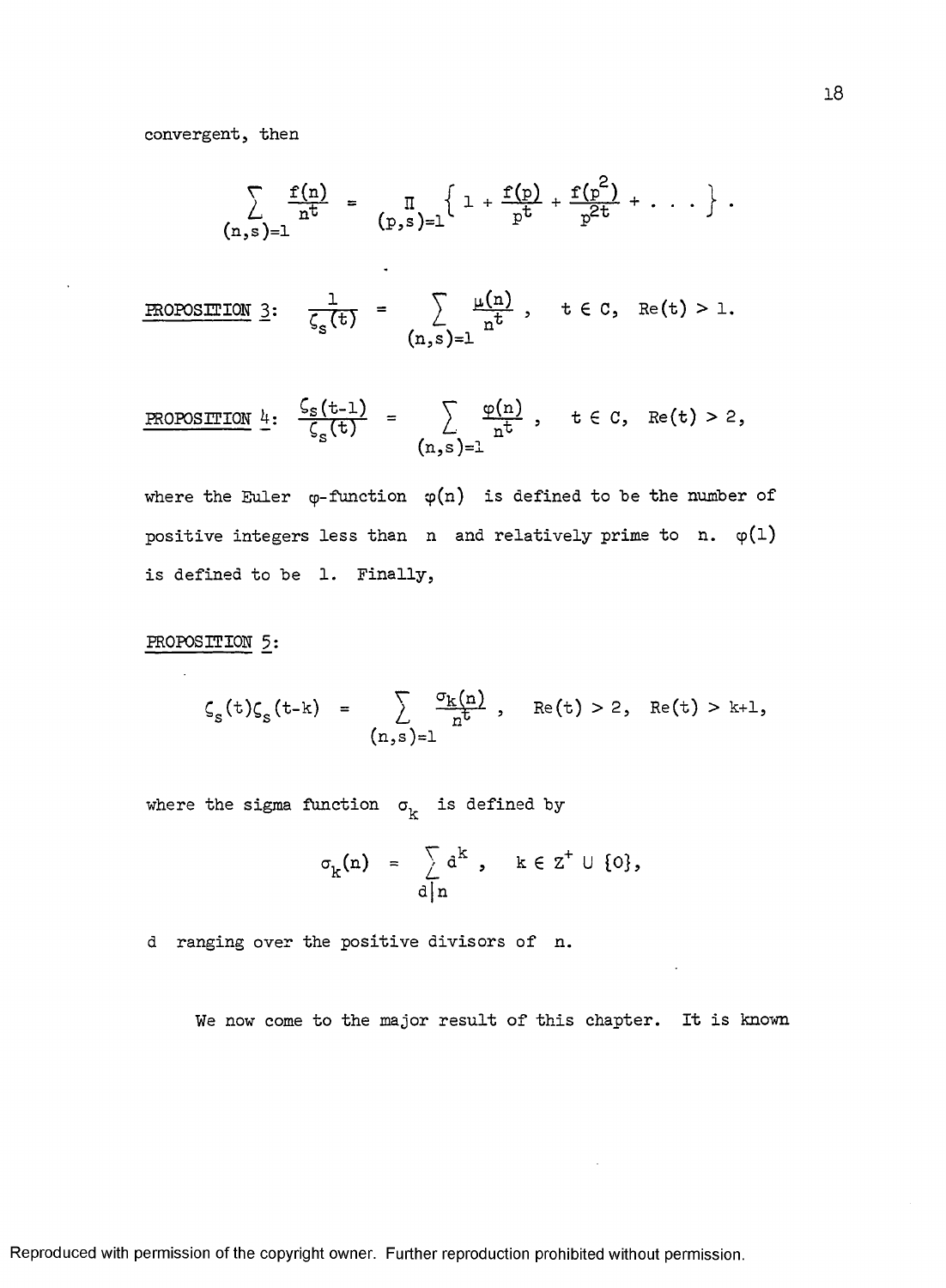[1, p. 80] that if 
$$
\sum_{n=1}^{\infty} \frac{f(n)}{n^t}
$$
 and  $\sum_{n=1}^{\infty} \frac{g(n)}{n^t}$  converge absolutely, then  

$$
\sum_{n=1}^{\infty} \frac{(f \circ g)(n)}{n^t} = \sum_{n=1}^{\infty} \frac{f(n)}{n^t} \sum_{n=1}^{\infty} \frac{g(n)}{n^t}.
$$

This conclusion may also be expressed as

$$
\sum_{n=1}^{\infty} \frac{(f *_{0} g)(n)}{n^{t}} = \sum_{n=1}^{\infty} \frac{f(n)}{n^{t}} \sum_{d \mid 0} \frac{g(d)}{d^{t}}.
$$

We now generalize this result.

**THEOREM** 5: If 
$$
\sum_{n=1}^{\infty} \frac{f(n)}{n^t}
$$
 is absolutely convergent, and s > 0,

 $then$ 

 $\bar{z}$ 

$$
\sum_{n=1}^{\infty} \frac{(f *_{s} g)(n)}{n^{t}} = \sum_{n=1}^{\infty} \frac{f(n)}{n^{t}} \sum_{d \mid s} \frac{g(d)}{d^{t}}, \quad d \in \mathbb{Z}^{+}.
$$

PROOF: We first extend f by defining it at rational arguments by setting  $f(n/d) = 0$  when  $d/n$ . Then

$$
(\mathbf{f} *_{\mathbf{g}} \mathbf{g})(\mathbf{n}) = \sum_{\mathbf{d} \mid (\mathbf{n}, \mathbf{s})} \mathbf{f}(\mathbf{n}/\mathbf{d}) \mathbf{g}(\mathbf{d}) = \sum_{\mathbf{d} \mid \mathbf{s}} \mathbf{f}(\mathbf{n}/\mathbf{d}) \mathbf{g}(\mathbf{d}) \quad \forall \quad \mathbf{n} \in \mathbf{Z}^+.
$$

 $\Delta$ 

Reproduced with permission of the copyright owner. Further reproduction prohibited without permission.

 $\overline{a}$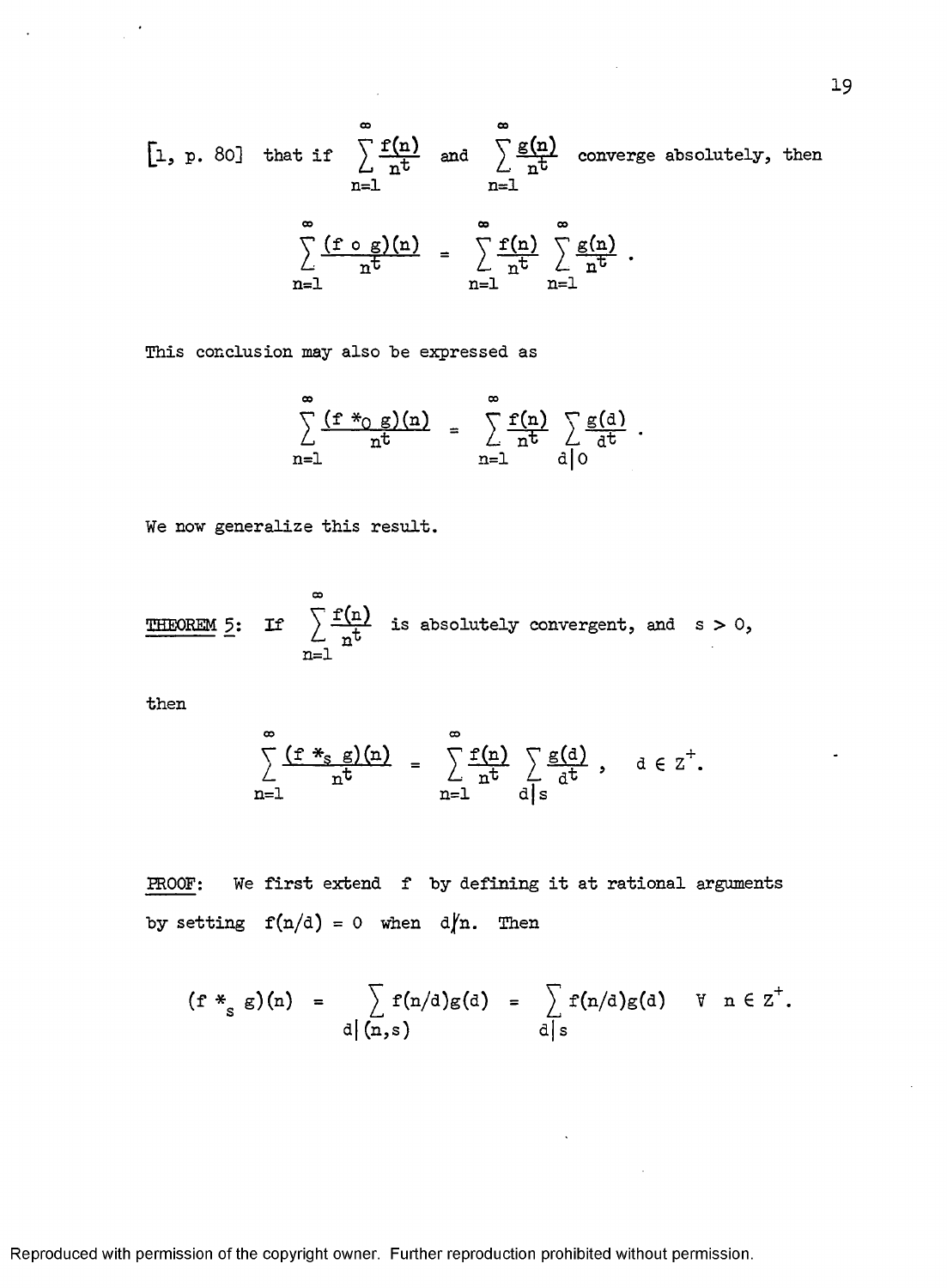Let  $d_1$ ,  $d_2$ , ...,  $d_r$  denote the positive divisors of s. Then

$$
\sum_{n=1}^{\infty} \frac{(f *_{s} g)(n)}{n^{t}} = \sum_{n=1}^{\infty} \frac{1}{n^{t}} \left\{ \sum_{d|s} f(n/d)g(d) \right\}
$$
\n
$$
= \sum_{n=1}^{\infty} \frac{1}{n^{t}} \left\{ \sum_{i=1}^{r} f(n/d_{i})g(d_{i}) \right\}
$$
\n
$$
= \sum_{n=1}^{\infty} \frac{1}{n^{t}} \left\{ f(n/d_{i})g(d_{1}) + \dots + f(n/d_{r})g(d_{r}) \right\}
$$
\n
$$
= \sum_{n=1}^{\infty} \frac{1}{n^{t}} \left\{ f(n/d_{i})g(d_{1}) + \dots + f(n/d_{r})g(d_{r}) \right\}
$$
\n
$$
\sum_{n=1}^{\infty} f(n/d_{n})g(d_{n}) \qquad \sum_{n=1}^{\infty} f(n/d_{n})g(d_{n})
$$

$$
= \sum_{n=1}^{\infty} \frac{f(n/d_1)g(d_1)}{n^t} + \cdots + \sum_{n=1}^{\infty} \frac{f(n/d_r)g(d_r)}{n^t}.
$$

If in each sum we set  $n/d_i = k$ , we obtain  $n = kd_i$  and

$$
\sum_{n=1}^{\infty} \frac{f(n/d_i)g(d_i)}{n^t} = \sum_{k=1}^{\infty} \frac{f(k)g(d_i)}{k^t d_i^t}.
$$

Therefore,

$$
\sum_{n=1}^{\infty} \frac{f(n/d_1)g(d_1)}{n^t} + \cdots + \sum_{n=1}^{\infty} \frac{f(n/d_r)g(d_r)}{n^t} =
$$

$$
\sum_{k=1}^{\infty} \frac{f(k)g(d_1)}{k^t d_1^t} + \cdots + \sum_{k=1}^{\infty} \frac{f(k)g(d_r)}{k^t d_r^t}
$$

Reproduced with permission of the copyright owner. Further reproduction prohibited without permission.

 $\sim$   $-$ 

 $\ddot{\phantom{a}}$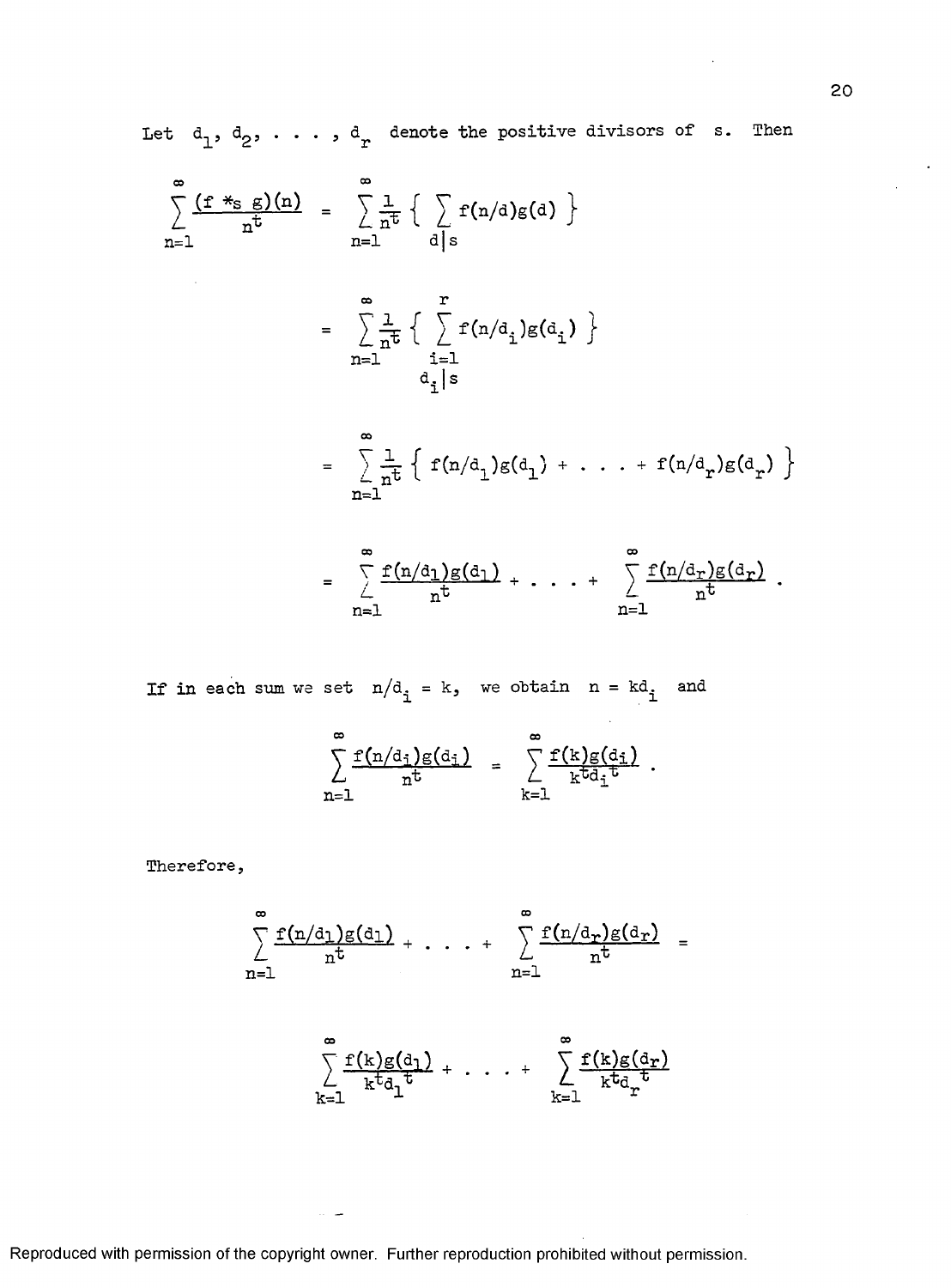$$
= \sum_{k=1}^{\infty} \frac{f(k)}{k^t} \left\{ \frac{g(d_1)}{d_1^t} + \cdots + \frac{g(d_r)}{d_r^t} \right\}
$$

$$
= \sum_{k=1}^{\infty} \frac{f(k)}{k^t} \sum_{\substack{d \mid s \\ d \mid s}} \frac{g(d)}{d^t}.
$$

 $\omega$ 

 $\ddot{\phantom{a}}$ 

Thus we have

 $\ddot{\phantom{a}}$ 

 $\ddot{\phantom{a}}$ 

$$
\sum_{n=1}^{\infty} \frac{(f *_{s} g)(n)}{n^{t}} = \sum_{n=1}^{\infty} \frac{f(n)}{n^{t}} \sum_{d|s} \frac{g(d)}{d^{t}}.
$$

Reproduced with permission of the copyright owner. Further reproduction prohibited without permission.

 $\sim 10$ 

 $\sim$ 

 $\sim$   $\sim$